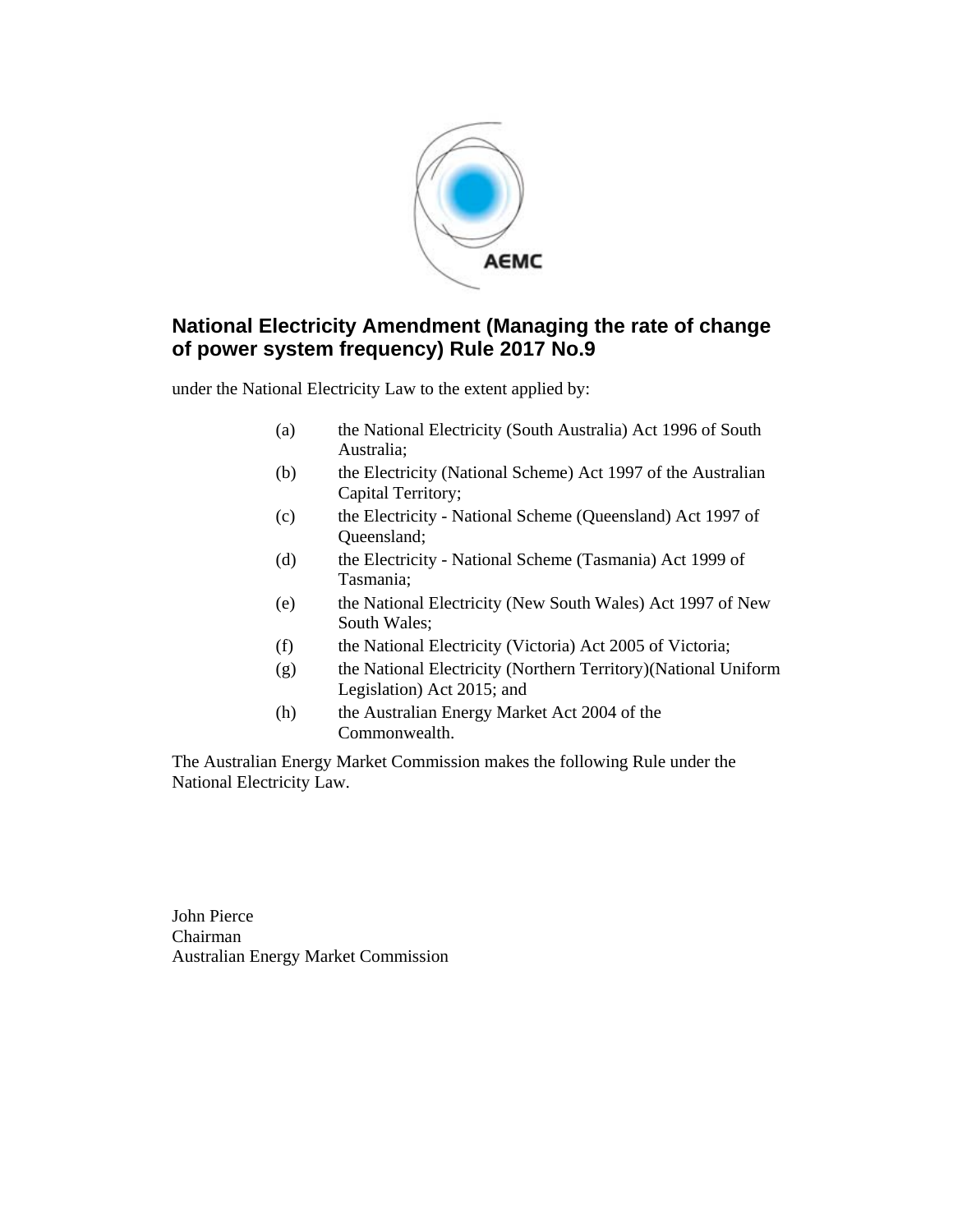# **1 Title of Rule**

This Rule is the *National Electricity Amendment (Managing the rate of change of power system frequency) Rule 2017 No.9*.

# **2 Commencement**

Schedule 8 commences operation on 19 September 2017.

Schedules 1 to 7 commence operation on 1 July 2018 immediately after the commencement of Schedules 1, 2, 4, 5 and 6 of the *National Electricity Amendment (Transmission Connection and Planning Arrangements) Rule 2017 No.4*.

# **3 Amendment of the National Electricity Rules**

The National Electricity Rules are amended as set out in Schedule 1.

# **4 Amendment of the National Electricity Rules**

The National Electricity Rules are amended as set out in Schedule 2.

# **5 Amendment of the National Electricity Rules**

The National Electricity Rules are amended as set out in Schedule 3.

# **6 Amendment of the National Electricity Rules**

The National Electricity Rules are amended as set out in Schedule 4.

# **7 Amendment of the National Electricity Rules**

The National Electricity Rules are amended as set out in Schedule 5.

# **8 Amendment of the National Electricity Rules**

The National Electricity Rules are amended as set out in Schedule 6.

# **9 Amendment of the National Electricity Rules**

The National Electricity Rules are amended as set out in Schedule 7.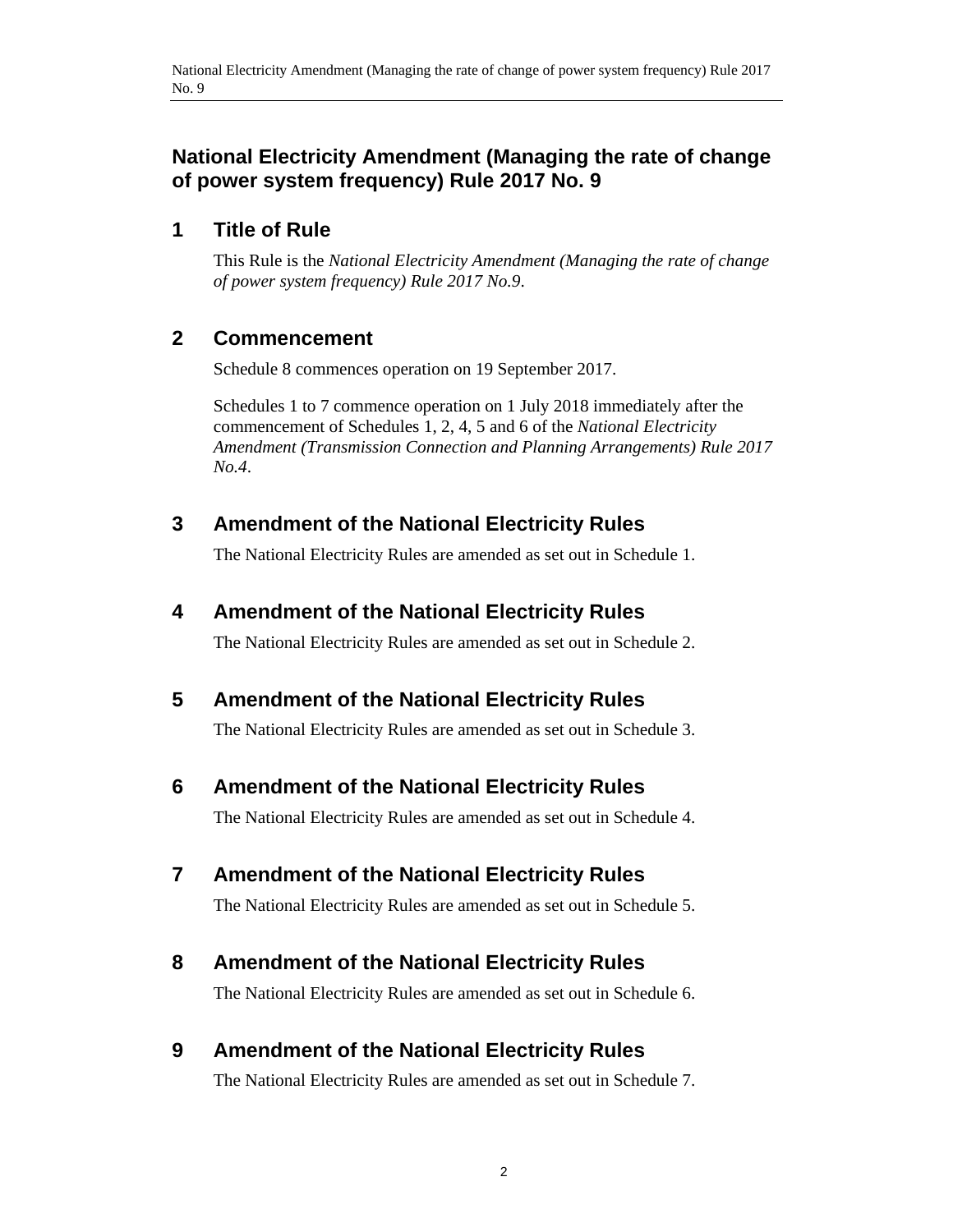# **10 Savings and Transitional Amendments to the National Electricity Rules**

The National Electricity Rules are amended as set out in Schedule 8.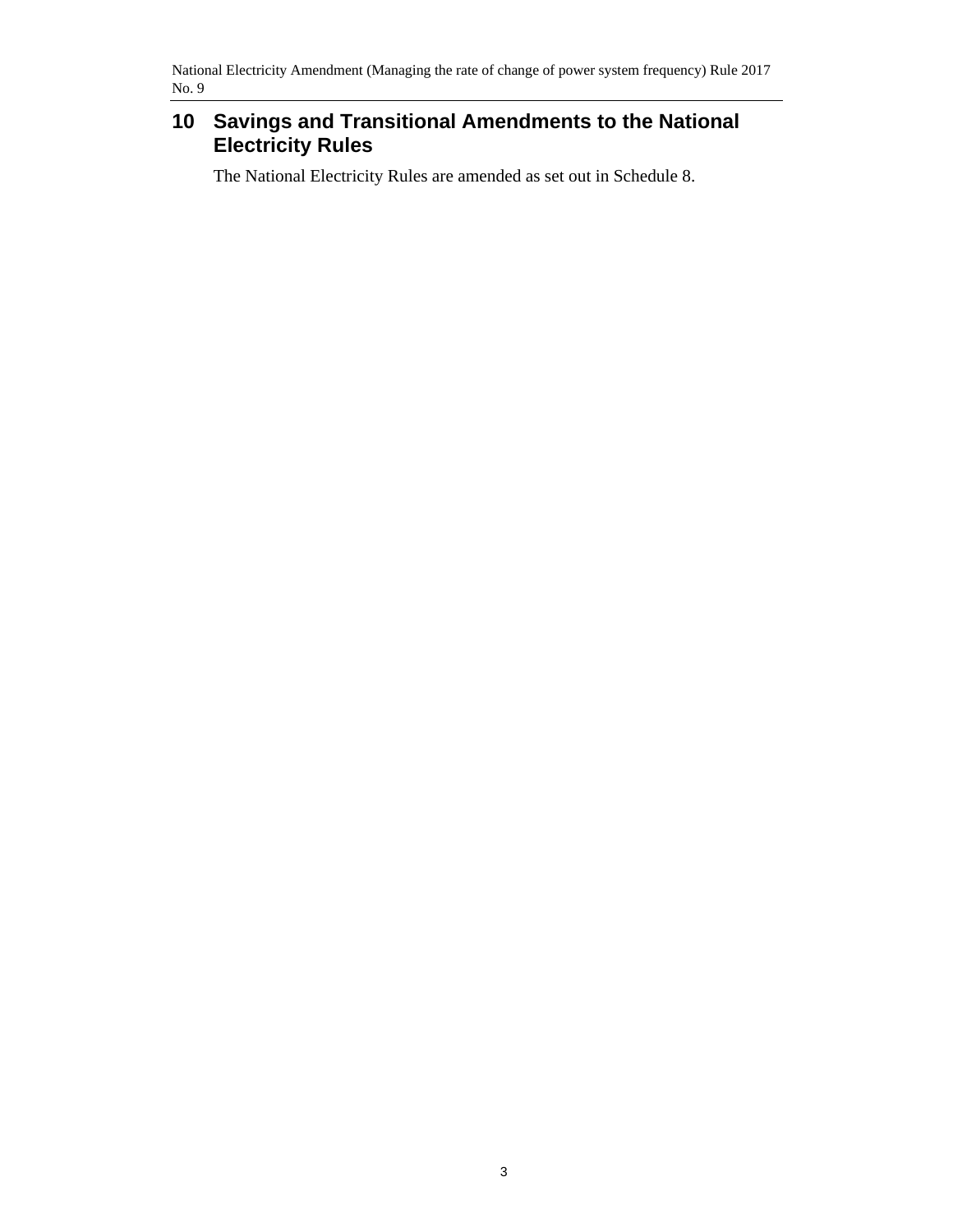### **Schedule 1 Amendment to the National Electricity Rules**

(Clause 3)

# **[1] Clause 3.9.7 Pricing for constrained on scheduled generating units**

After clause 3.9.7(b), insert:

- (c) In the event that an *inertia network service* under an *inertia services agreement* is *enabled* such that an *inertia generating unit* is *constrained on* in any *dispatch interval* to provide *inertia*, that *inertia generating unit* must comply with *dispatch instructions* from *AEMO* in accordance with its availability as specified in its *dispatch offer* but may not be taken into account in the determination of the *dispatch price* in that *dispatch interval* except to the extent that the *inertia generating unit* is *dispatched* at a level above its minimum *loading level*.
- (d) A *Scheduled Generator* that is *constrained on* in accordance with paragraph (c) is not entitled to receive from *AEMO* any compensation due to its *dispatch price* being less than its *dispatch offer price*.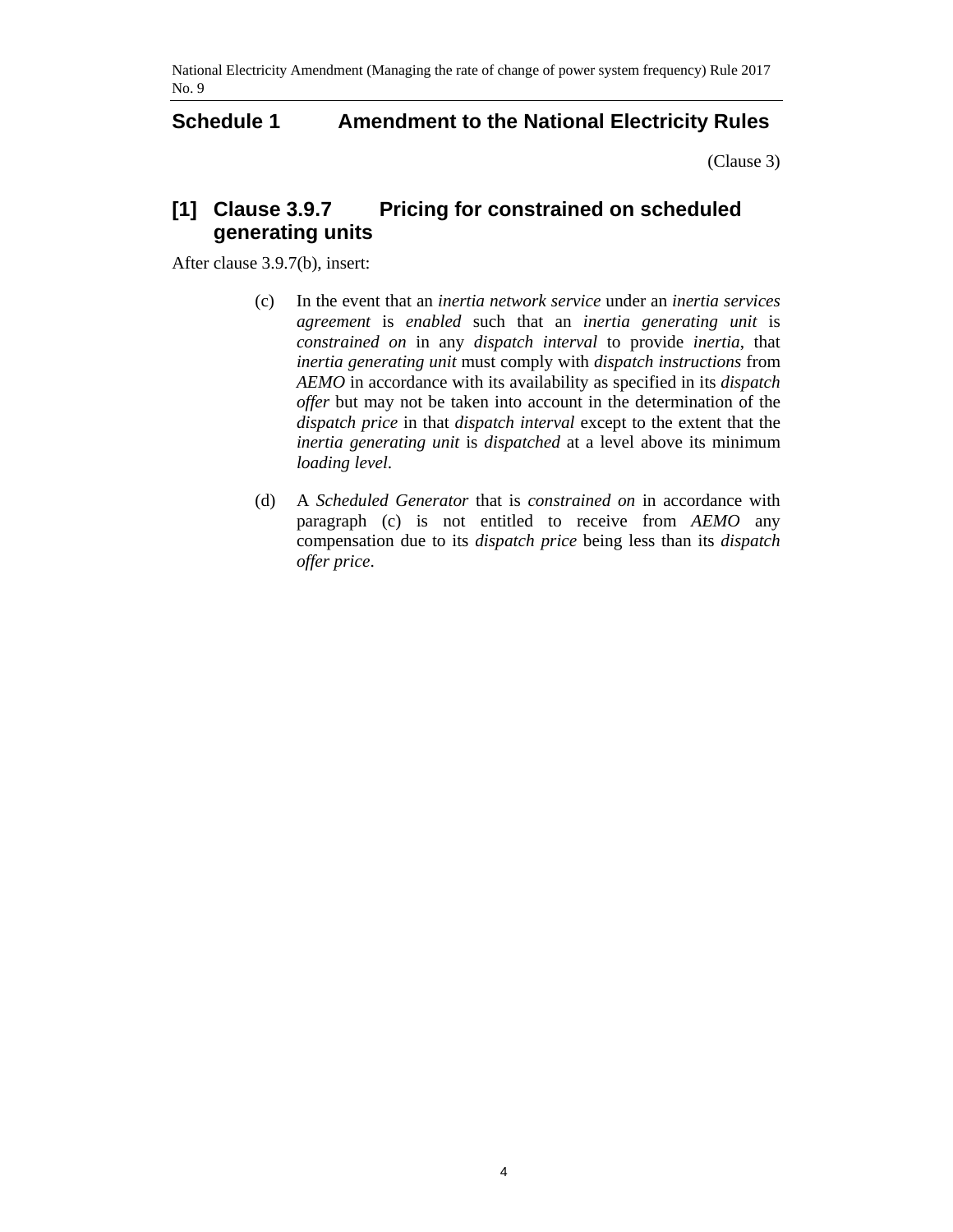### **Schedule 2 Amendment to the National Electricity Rules**

(Clause 4)

### **[1] Clause 4.1.1 Purpose**

In clause 4.1.1(a)(3)(iv) after "*AEMO*", insert "and for *AEMO* to *enable inertia network services*."

### **[2] Clause 4.2.5 Technical envelope**

In clause 4.2.5(c)(7) after "requirements" insert "and *inertia network service* availability"

### **[3] Clause 4.2.6 General principles for maintaining power system security**

After clause 4.2.6(e), insert:

(f) Sufficient *inertia* should be available in each *inertia sub-network* to meet the applicable *inertia requirements*.

### **[4] Clause 4.3.1 Responsibility of AEMO for power system security**

In clause 4.3.1(o) after "*ancillary services*", insert "or *inertia network services*"

### **[5] Clause 4.3.1 Responsibility of AEMO for power system security**

After clause 4.3.1(pa), insert:

(pb) to determine the boundaries of *inertia sub-networks* and the *inertia requirements* for each *inertia sub-network* and to *enable inertia network services*;

### **[6] Clause 4.3.4 Network Service Providers**

After clause 4.3.4(i), insert:

- (j) Each *Transmission Network Service Provider* that is an *Inertia Service Provider* must make *inertia network services* available to *AEMO* in accordance with clause 5.20B.4(b).
- (k) Each *Transmission Network Service Provider* that is an *Inertia Service Provider* must give *AEMO* information about *inertia support activities* and *inertia network services* made available by the *Inertia Service Provider* in accordance with clauses 5.20B.5 and 5.20B.6 and must update *AEMO* if there is a material change to that information.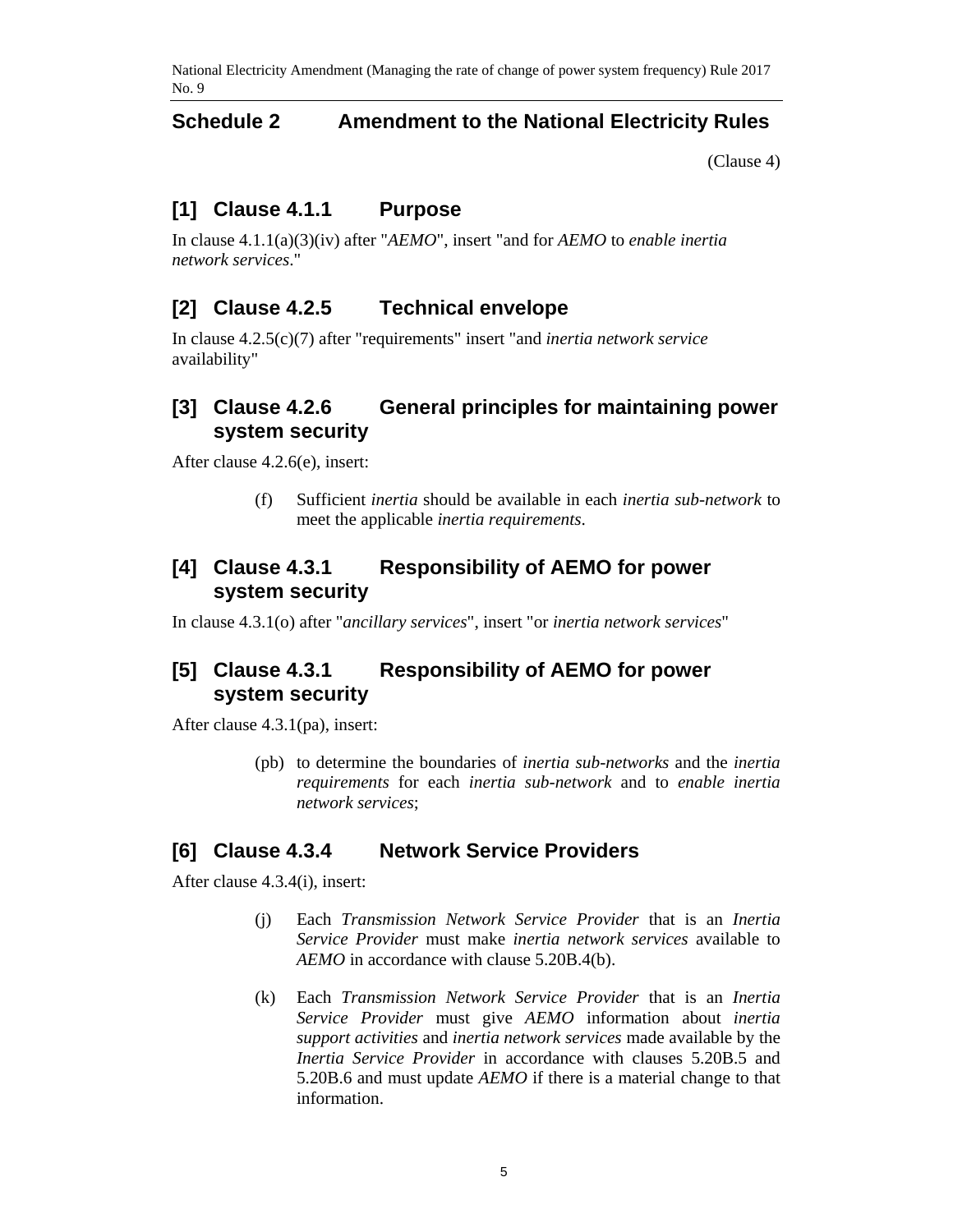### **[7] New Clause 4.4.4 Instructions to enable inertia network services**

After clause 4.4.3, insert:

#### **4.4.4 Instructions to enable inertia network services**

- (a) Where a *contingency event* that would result in the *islanding* of an *inertia sub-network* has been classified as a *credible contingency event* or defined as a *protected event:*
	- (1) *AEMO* may require a range and quantity of *inertia network services* to be *enabled* that will provide *inertia* to the *inertia sub-network* to the level required under subparagraph (2) while the *contingency event* remains classified or defined in that way; and
	- (2) the level of *inertia* referred to in subparagraph (1) is:
		- (i) the *minimum threshold level of inertia* for the *inertia sub-network*; or
		- (ii) if the *minimum threshold level of inertia* for the *inertia sub-network* has been adjusted for *inertia support activities* under clause 5.20B.5(a), that adjusted level of *inertia*.
- (b) Where an *inertia sub-network* is *islanded*:
	- (1) *AEMO* may *enable* a range and quantity of *inertia network services* that will provide *inertia* to the *inertia sub-network* to the level required under subparagraph (2) while the *inertia sub-network* remains *islanded*; and
	- (2) the level of *inertia* referred to in subparagraph (1) is:
		- (i) the *secure operating level of inertia* for the *inertia subnetwork*; or
		- (ii) if the *secure operating level of inertia* for the *inertia sub-network* has been adjusted for *inertia support activities* under clause 5.20B.5(a), that adjusted level of *inertia*.
- (c) In selecting the *inertia network services* to be *enabled* under paragraph (a) or (b), *AEMO* must use reasonable endeavours to select services in the order of priority specified by the *Inertia Service Provider* in its schedule of *inertia network services* given to *AEMO* under clause 5.20B.6(a).
- (d) For the purposes of paragraphs (a) and (b), *AEMO* may at any time give an instruction to an *Inertia Service Provider* who is providing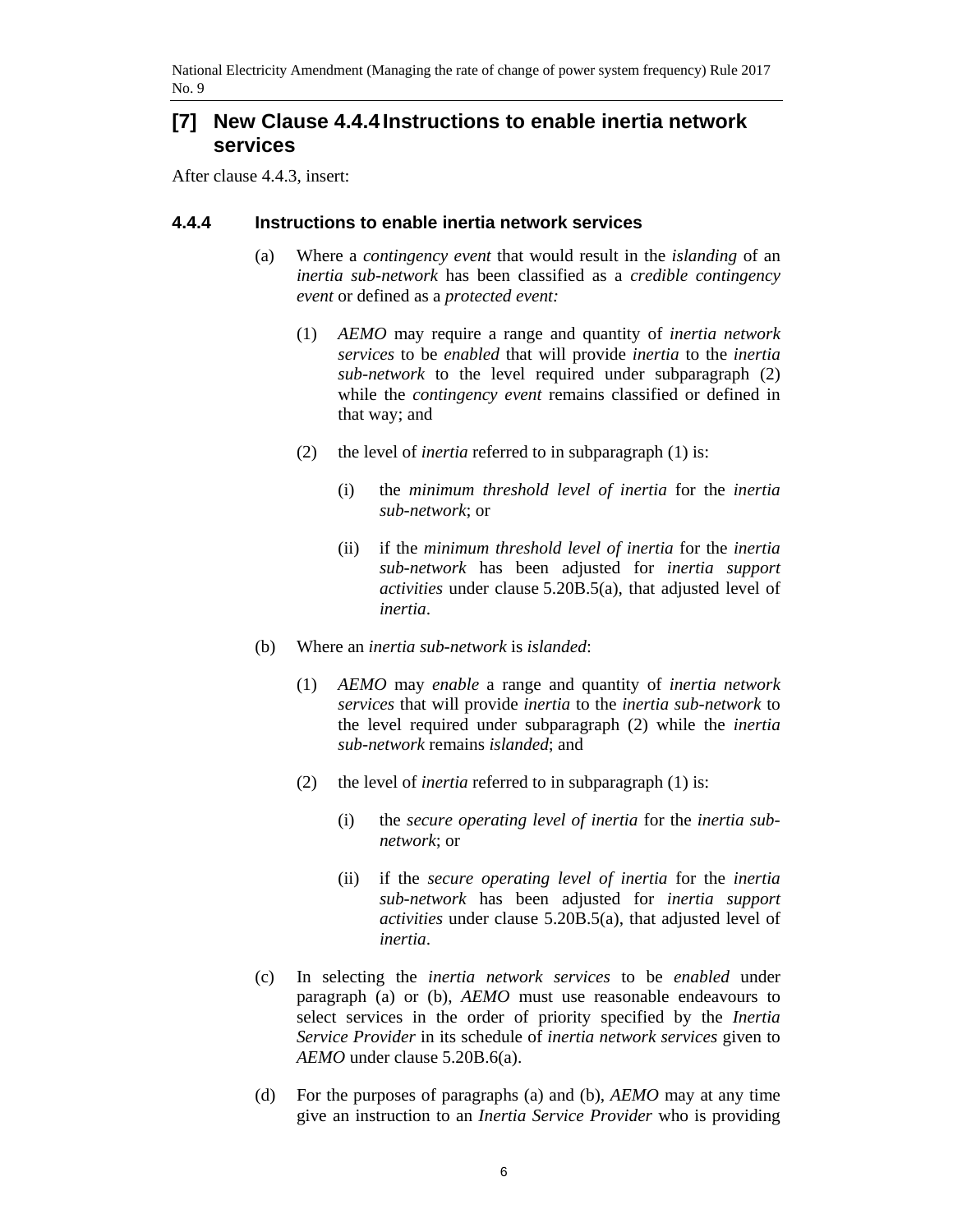*inertia network services* or a *Registered Participant* who has agreed with an *Inertia Service Provider* to provide *inertia network services* stating that *AEMO* requires *inertia network services* to be *enabled*. Where *inertia network services* are provided by an *inertia generating unit*, the instruction must be given in accordance with the procedures for giving *dispatch instructions* under the *Rules*. Otherwise, the instruction must be given in accordance with the arrangements for giving instructions applicable to the *inertia network service* approved by *AEMO* under clause 5.20B.6(e).

- (e) *AEMO* may at any time give an instruction stating that *AEMO* requires the provision of an *inertia network service* to cease. The instruction must be given in the manner provided for in paragraph (d).
- (f) An instruction to *enable* or cease providing *inertia network services* must include:
	- (1) specific reference to the *inertia network service* to which the instruction applies;
	- (2) the time the instruction is issued; and
	- (3) the time at which the service is to be *enabled* or cease, if that is different from the time the instruction is issued.
- (g) An *Inertia Service Provider* or *Registered Participant* providing *inertia network services* must comply with an instruction given under paragraph (d) or (e).
- (h) An *Inertia Service Provide*r or *Registered Participant* providing *inertia network services* must ensure that appropriate personnel or electronic facilities are available at all times to receive and immediately act upon instructions issued by *AEMO* to *enable* the *inertia network service* or cease providing it.

# **[8] New Clause 4.9.9C Inertia network service availability changes**

After clause 4.9.9B, insert:

#### **4.9.9C Inertia network service availability changes**

An *Inertia Service Provider* must, without delay, notify *AEMO* of any event which has changed or is likely to change the availability of any *inertia support activity* or *inertia network service* made available by the *Inertia Service Provider* to *AEMO*, as soon as the *Inertia Service Provider* becomes aware of the event.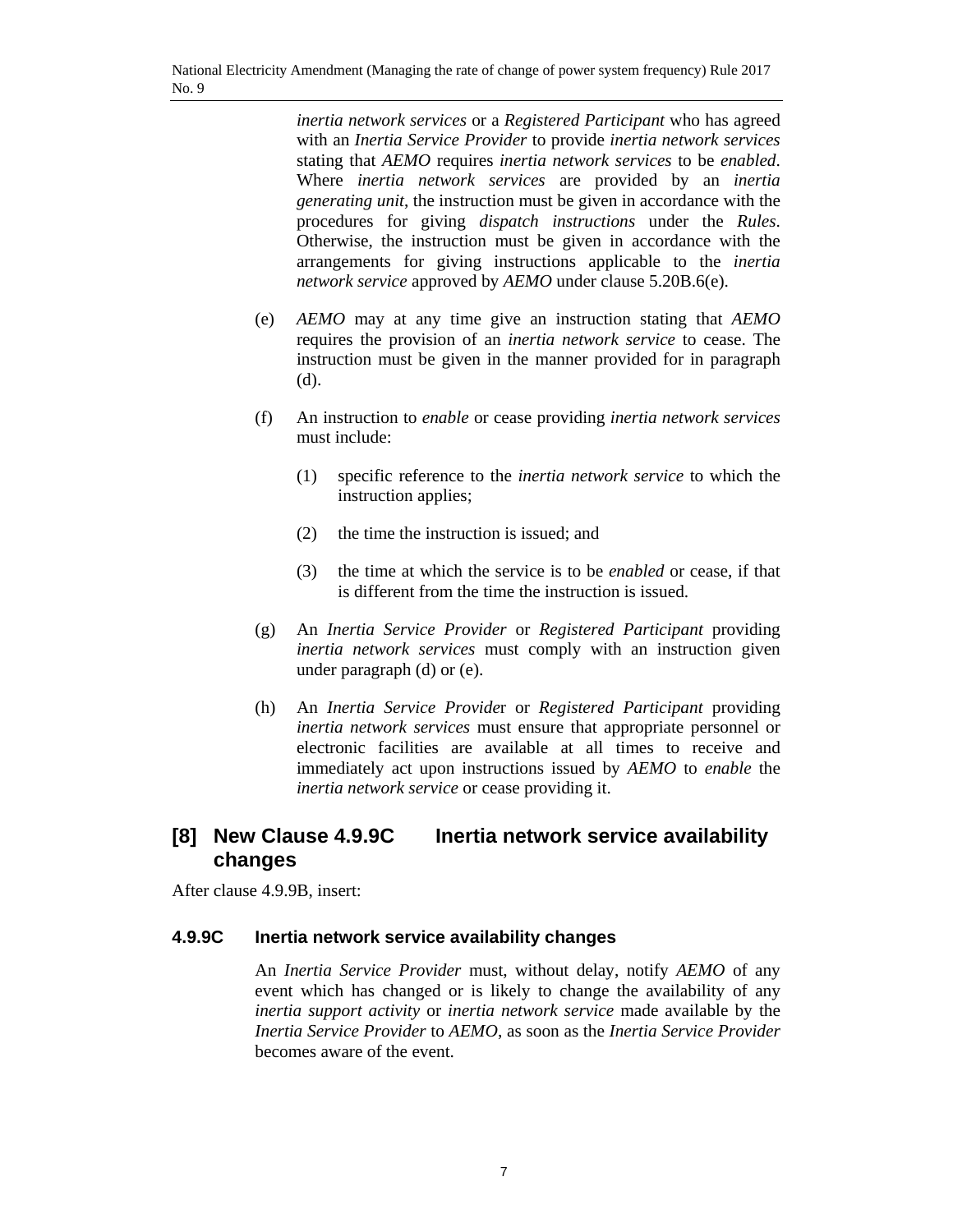# **[9] Clause 4.10.2 Transmission network operations**

In clause 4.10.2(c) after "*network support agreement*", insert ", *inertia services agreement*".

# **[10] Clause 4.11.1 Remote control and monitoring devices**

In clause 4.11.1(b) after "*ancillary services*", insert "or *inertia network services*".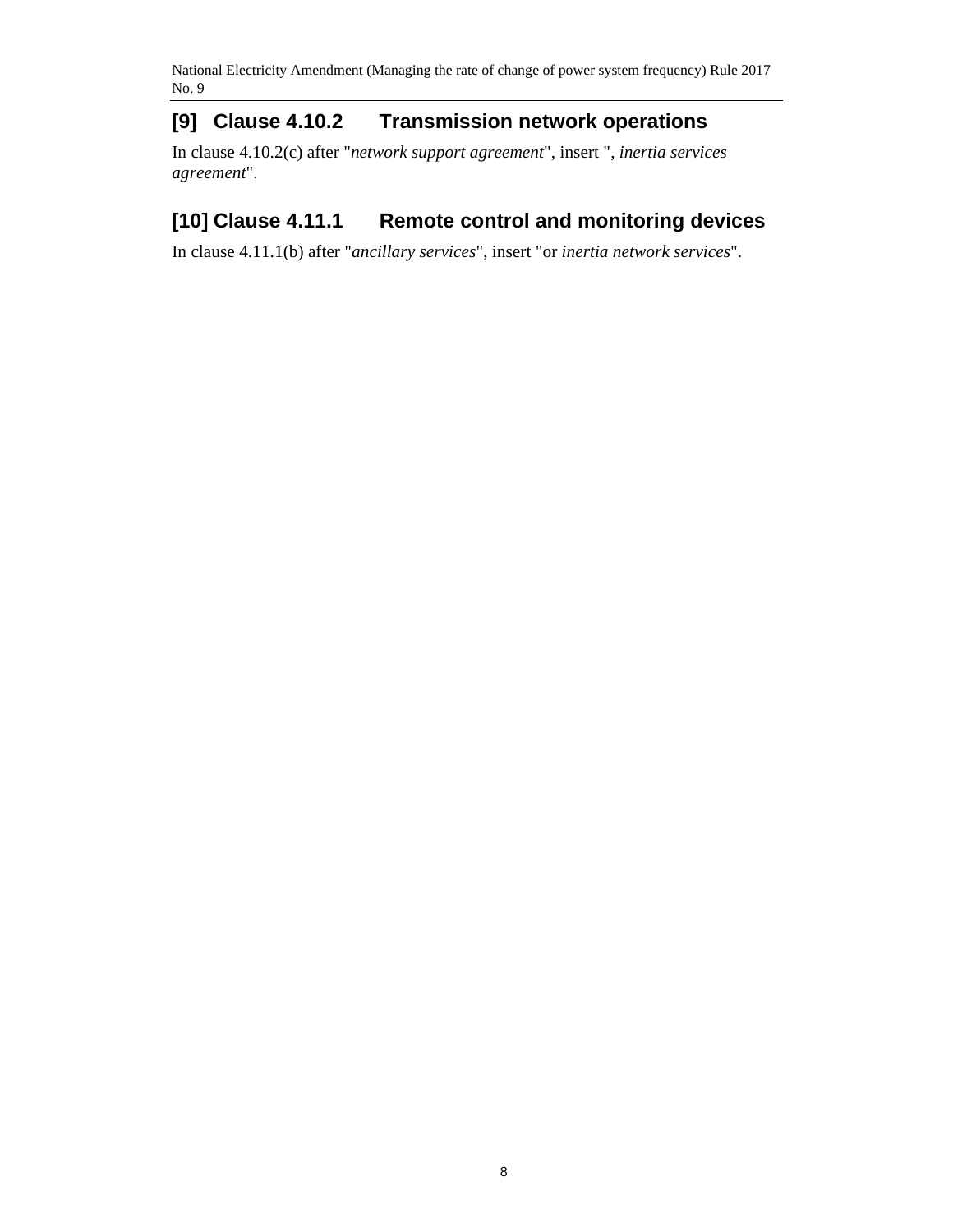### **Schedule 3 Amendment to the National Electricity Rules**

(Clause 5)

### **[1] Clause 5.1A.1 Purpose and Application**

Omit clause 5.1A.1(f)(5) and substitute:

- (5) rule 5.19;
- (6) rule 5.20B;

### **[2] Clause 5.10.1 Content of Part D**

After clause 5.10.1(m), insert:

(m1) Clause 5.20B sets out the process for identifying and providing the *inertia requirements* for *inertia sub-networks*.

### **[3] Clause 5.12.2 Transmission Annual Planning Report**

Omit clause 5.12.2(c)(8) and substitute:

- (8) any information required to be included in a *Transmission Annual Planning Report* under:
	- (i) clause 5.16.3(c) in relation to a *network* investment which is determined to be required to address an urgent and unforeseen *network* issue; or
	- (ii) clauses 5.20B.4(h) and (i) in relation to *network* investment and other activities to provide *inertia network services* or *inertia support activities*;

### **[4] Clause 5.16.1 Principles**

In clause 5.16.1(b) after "corrective action", insert "or the provision of *inertia network services* required under clause 5.20B.4."

### **[5] Clause 5.16.3 Investments subject to the regulatory investment test for transmission**

In clause 5.16.3(a)(7) omit "or".

### **[6] Clause 5.16.3 Investments subject to the regulatory investment test for transmission**

In clause 5.16.3(a)(8) after "or replace *network* assets)", omit "." and substitute "; or".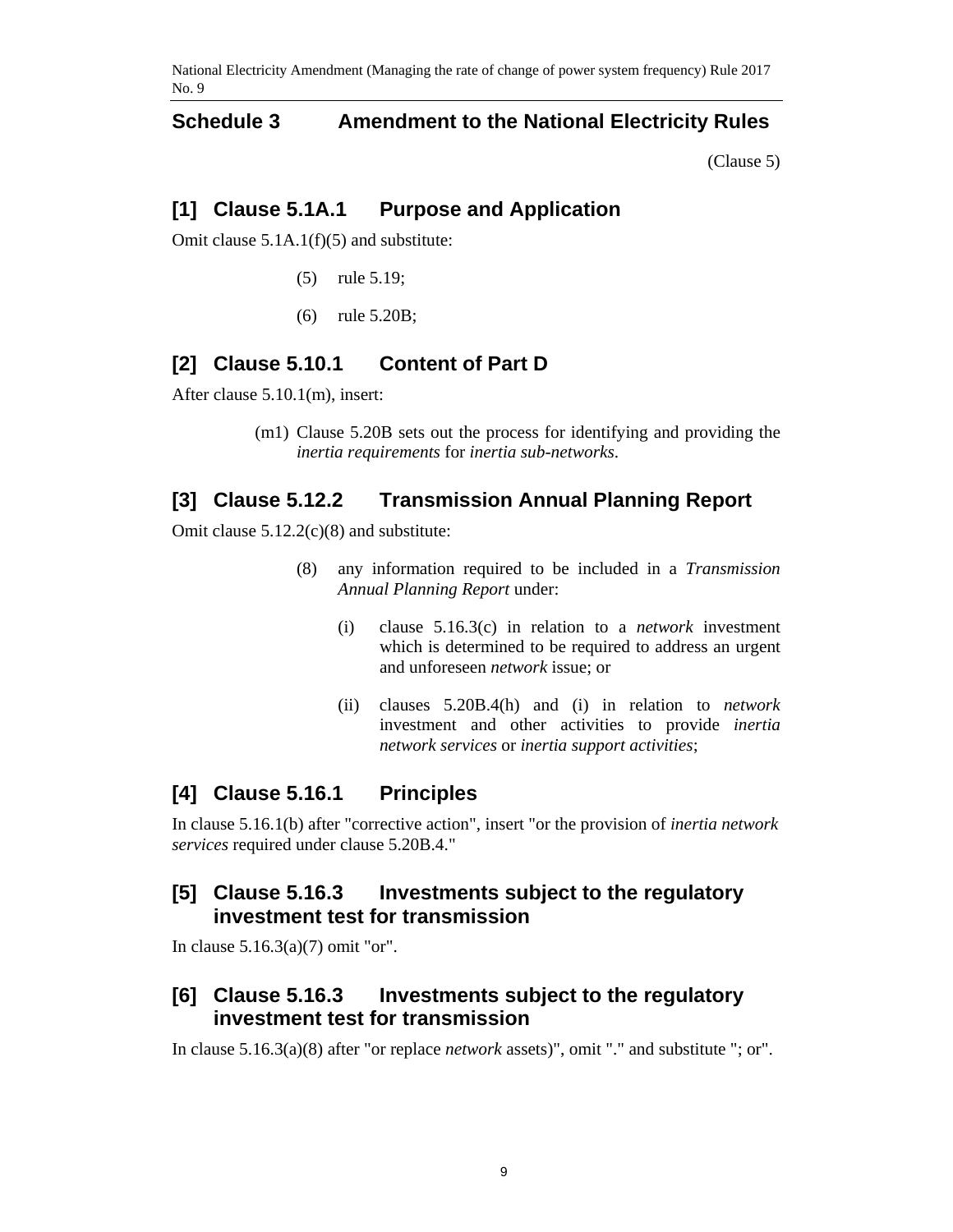### **[7] Clause 5.16.3 Investments subject to the regulatory investment test for transmission**

After clause 5.16.3(a)(8), insert:

- (9) the proposed expenditure is an *inertia service payment*;
- (10) the proposed expenditure is for *network* investment undertaken by the *Transmission Network Service Provider* to satisfy its obligation as an *Inertia Service Provider* under clause 5.20B.4 to make available *inertia network services* in relation to an *inertia shortfall* for an *inertia sub-network* and:
	- (i) immediately prior to the notice of the *inertia shortfall* being given by *AEMO* under clause 5.20B.3(c), the *Inertia Service Provider* is not under an obligation to provide *inertia network services* for that *inertia subnetwork* (including under rule 11.100); and
	- (ii) the time by which the *Inertia Service Provider* must make the *inertia network services* available is less than 18 months after the notice is given by *AEMO* under clause  $5.20B.3(c)$ ; or

### **[8] Clause 5.16.3 Investments subject to the regulatory investment test for transmission**

In clause 5.16.3(d), omit "subparagraphs (a)(1)-(7)" and substitute "paragraph (a)".

### **[9] Clause 5.20.1 Preliminary consultation**

In clause  $5.20.1(a)(2)(ii)$  omit "." and substitute "; and".

### **[10] Clause 5.20.1 Preliminary consultation**

After clause  $5.20.1(a)(2)$ , insert:

(3) the *inertia requirements methodology*.

### **[11] Clause 5.20.1 Preliminary consultation**

In clause  $5.20.1(b)(3)$ , omit "." and substitute "; and".

### **[12] Clause 5.20.1 Preliminary consultation**

After clause  $5.20.1(b)(3)$ , insert:

(4) the *inertia requirements methodology*.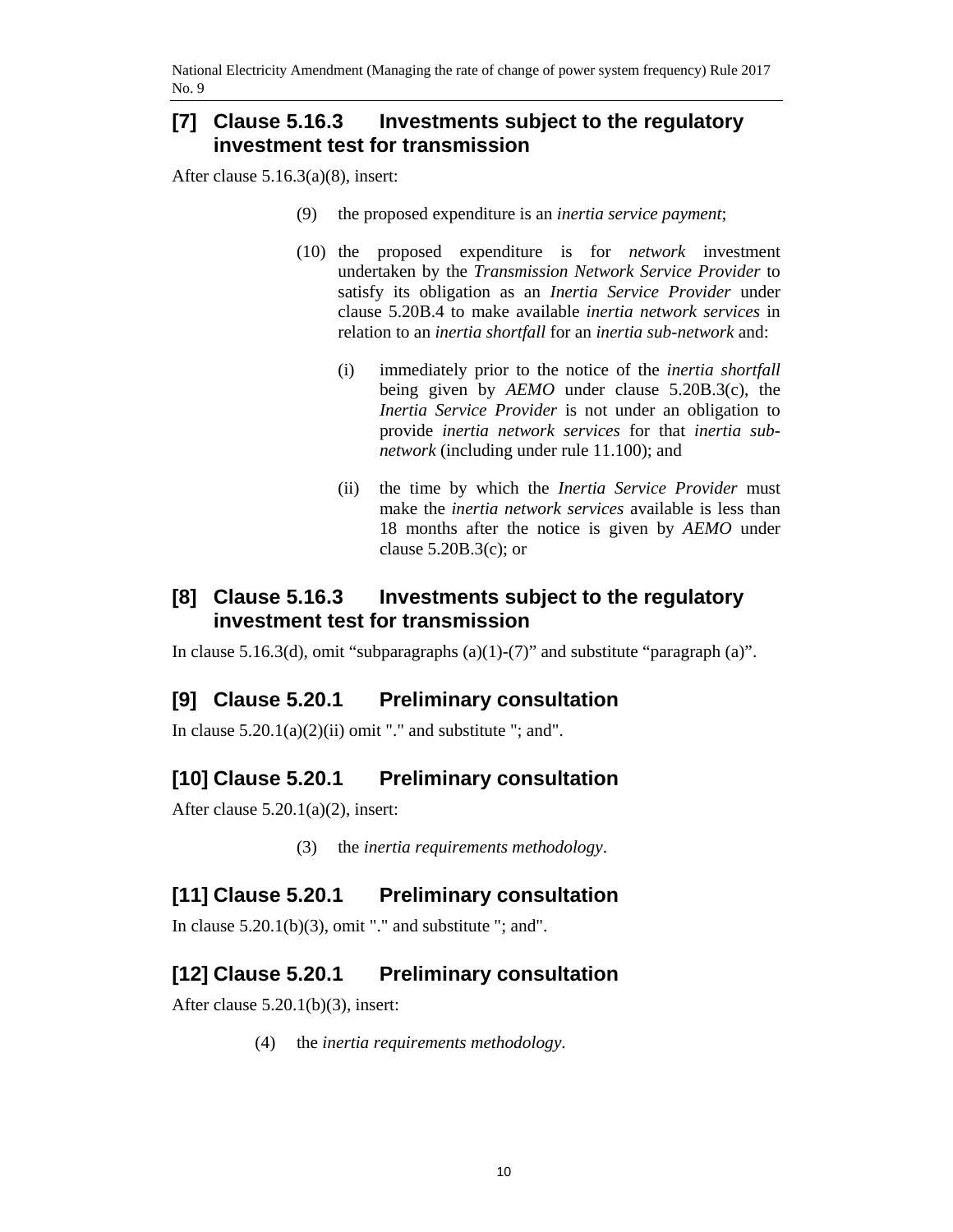# **[13] Clause 5.20.1 Preliminary consultation**

Omit clause 5.20.1(c), substitute:

(c) A person may make a written submission to *AEMO* on the proposed *NTNDP inputs*, the content of the *NTNDP* as it applies for the current year, the *inertia requirements methodology* or an issue raised in the statement of material issues within the period specified in the invitation.

# **[14] Clause 5.20.2 Publication of NTNDP**

In clause  $5.20.2(c)(12)$  omit "." and substitute "; and".

# **[15] Clause 5.20.2 Publication of NTNDP**

After clause 5.20.2(c)(12), insert:

(13) describe the boundaries of the *inertia sub-networks* and related *inertia requirements* determined by *AEMO* under rule 5.20B since the last *NTNDP* and details of *AEMO*'s assessment of any *inertia shortfall* and *AEMO's* forecast of any *inertia shortfall* arising at any time within a planning horizon of at least 5 years.

# **[16] Clause 5.20.6 NTP Functions**

After clause 5.20.6(b), insert:

(c) To avoid doubt, the *NTP functions* do not include determining the *inertia requirements* or the assessment of *inertia shortfalls*.

### **[17] New Clause 5.20.7 Inertia requirements methodology**

After clause 5.20.6, insert:

### **5.20.7 Inertia requirements methodology**

- (a) The *inertia requirements methodology* determined by *AEMO* must provide for *AEMO* to take the following matters into account in determining the *secure operating level of inertia*:
	- (1) the capabilities and expected response times provided by *generating units* providing *market ancillary services* (other than the *regulating raise service* or *regulating lower service*) in the *inertia sub-network*;
	- (2) the maximum *load shedding* or *generation shedding* expected to occur on the occurrence of any *credible contingency event* affecting the *inertia sub-network* when the *inertia sub-network* is *islanded*;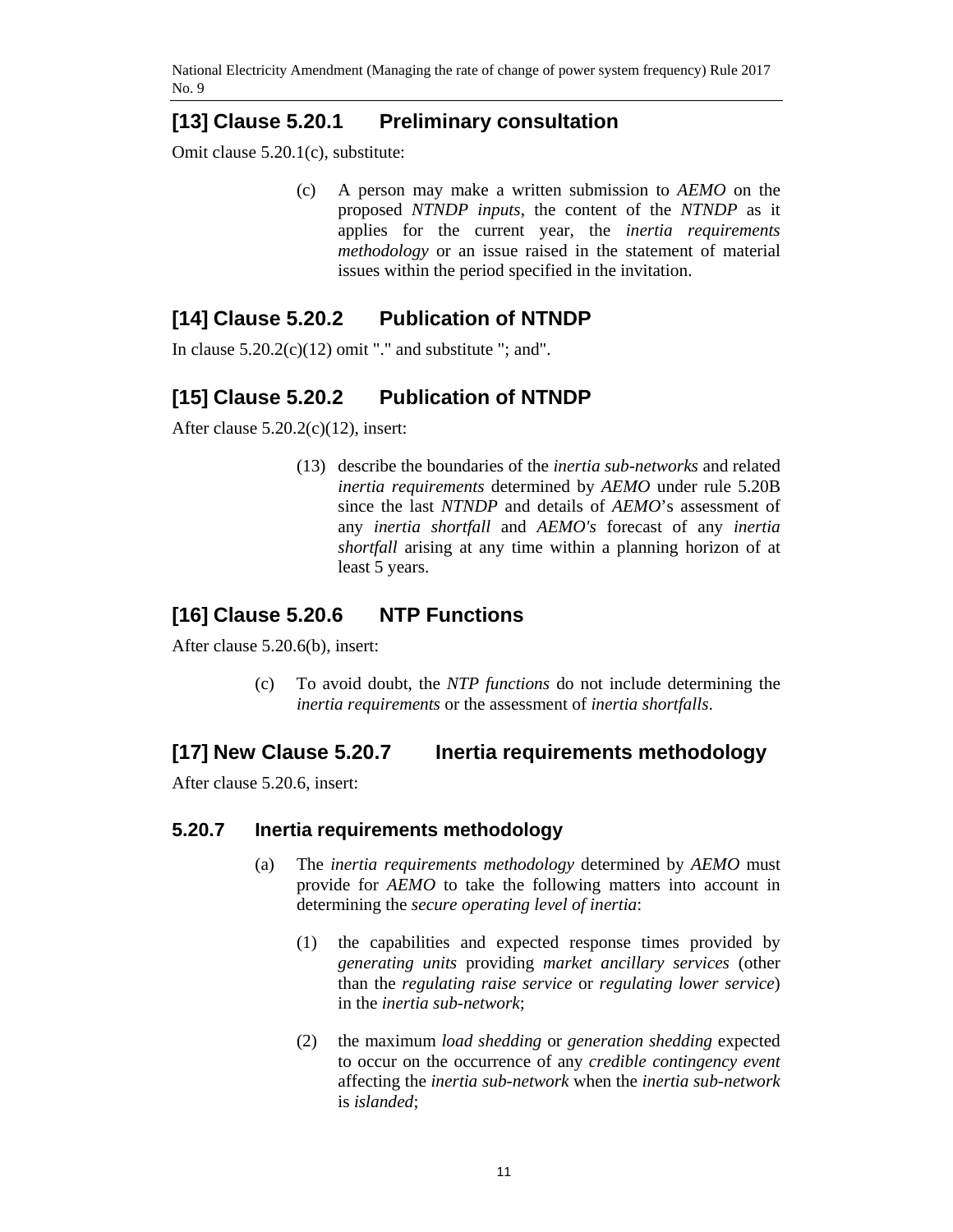- (3) additional *inertia* needed to account for the possibility of a reduction in *inertia* if the *contingency event* that occurs is the loss or unavailability of a *synchronous generating unit*, *synchronous condenser* or any other *facility* or service that is material in determining *inertia requirements*;
- (4) any *constraints* that could reasonably be applied to the *inertia sub-network* when *islanded* to achieve a *secure operating state* and any *unserved energy* that might result from the *constraints*; and
- (5) any other matters as *AEMO* considers appropriate.

# **[18] New Rule 5.20B Inertia sub-networks and requirements**

After rule 5.20A, insert:

### **5.20B Inertia sub-networks and requirements**

#### **5.20B.1 Boundaries of inertia sub-networks**

- (a) For the purpose of determining the required levels of *inertia* in the *national grid*, the *connected transmission systems* forming part of the *national grid* are to be divided into *inertia sub-networks*.
- (b) *AEMO* must determine the boundaries of *inertia sub-networks* and may from time to time adjust the boundaries, including adjustments that result in new *inertia sub-networks*.
- (c) The boundaries of an *inertia sub-network* must be aligned with the boundaries of a *region* or wholly confined within a *region*.
- (d) Subject to paragraph (c), in determining and adjusting the boundaries of *inertia sub-networks*, *AEMO* must take into account the following matters:
	- (1) synchronous *connections* between the proposed *inertia subnetwork* and adjacent parts of the *national grid*;
	- (2) the likelihood of the proposed *inertia sub-network* being *islanded*; and
	- (3) the criticality and practicality of maintaining the proposed *inertia sub-network* in a *satisfactory operating state* if it is *islanded* and being able to return to a *secure operating state* while *islanded*.
- (e) In determining and adjusting the boundaries of *inertia sub-networks*, *AEMO* must comply with the *Rules consultation procedures*.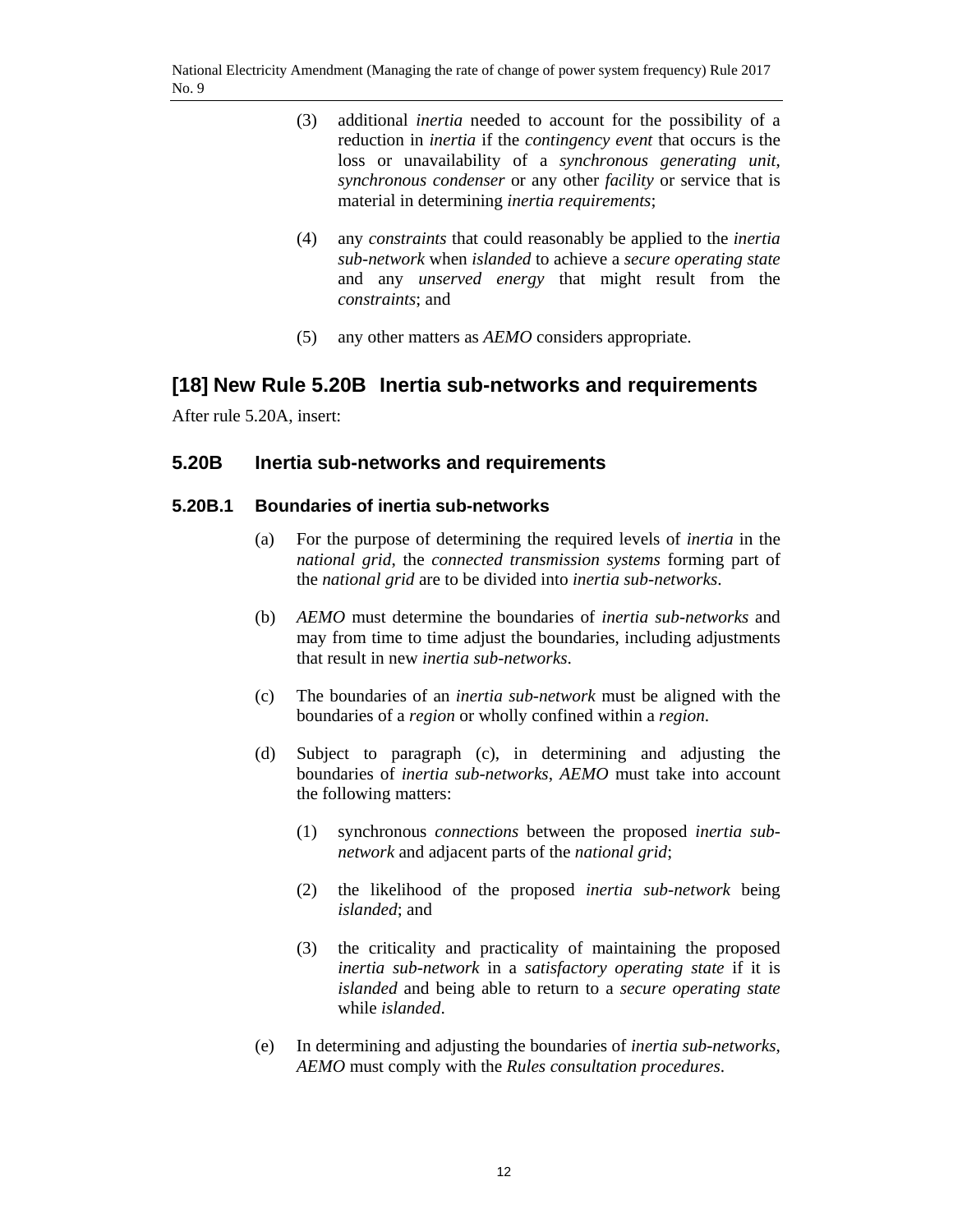(f) *AEMO* must *publish* the boundaries of the *inertia sub-networks* and any adjustments in the *NTNDP*.

#### **5.20B.2 Inertia requirements**

- (a) *AEMO* must from time to time determine the *inertia requirements* for *inertia sub-networks* applying the *inertia requirements methodology*. *AEMO* must make a determination under this paragraph:
	- (1) subject to subparagraph (2) and any other requirements under the *Rules*, for any *inertia sub-network*, no more than once in every 12 month period; and
	- (2) for each affected *inertia sub-network*, as soon as reasonably practical after becoming aware of a material change to the *power system* likely to affect the *inertia requirements* for the *inertia sub-network* where the timing, occurrence or impact of the change was unforeseen.
- (b) The *inertia requirements* to be determined for each *inertia subnetwork* are:
	- (1) the *minimum threshold level* of *inertia*, being the minimum level of *inertia* required to operate the *inertia sub-network* in a *satisfactory operating state* when the *inertia sub-network* is *islanded*; and
	- (2) the *secure operating level of inertia*, being the minimum level of *inertia* required to operate the *inertia sub-network* in a *secure operating state* when the *inertia sub-network* is *islanded*.
- (c) *AEMO* must *publish* the *inertia requirements* determined for each *inertia sub-network* together with the results of its assessment under clause 5.20B.3 in the *NTNDP*.

### **5.20B.3 Inertia shortfalls**

- (a) *AEMO* must as soon as practicable following its determination of the *inertia requirements* for an *inertia sub-network* under clause 5.20B.2 assess:
	- (1) the level of *inertia* typically provided in the *inertia subnetwork* having regard to typical patterns of *dispatched generation* in *central dispatch*;
	- (2) whether in *AEMO*'s reasonable opinion, there is or is likely to be an *inertia shortfall* in the *inertia sub-network* and *AEMO's*  forecast of the period over which the *inertia shortfall* will exist; and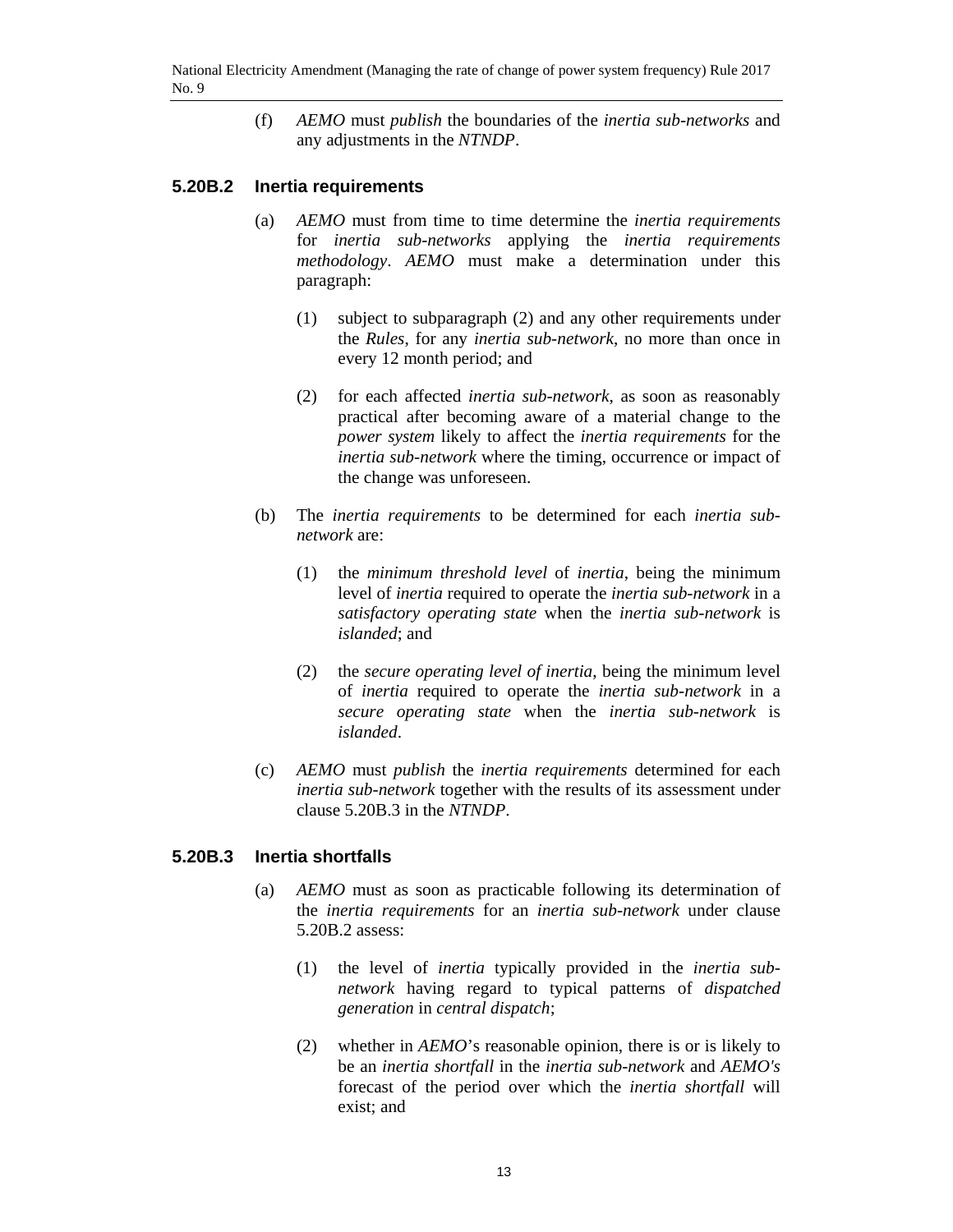- (3) where *AEMO* has previously assessed that there was or was likely to be an *inertia shortfall*, whether in *AEMO*'s reasonable opinion that *inertia shortfall* has been or will be remedied.
- (b) In making its assessment under paragraph (a) for an *inertia subnetwork*, *AEMO* must take into account:
	- (1) over what time period and to what extent the *inertia* that is typically provided in the *inertia sub-network* is or is likely to be below the *secure operating level of inertia*;
	- (2) the levels of *inertia* that are typically provided in adjacent *connected inertia sub-networks* and the likelihood of the *inertia sub-network* becoming *islanded*; and
	- (3) any other matters that *AEMO* reasonably considers to be relevant in making its assessment.
	- (c) If *AEMO* assesses that there is or is likely to be an *inertia shortfall* in any *inertia sub-network*, *AEMO* must *publish* and give to the *Inertia Service Provider* for the *inertia subnetwork* a notice of that assessment that includes *AEMO's* specification of the date by which the *Inertia Service Provider* must ensure the availability of *inertia network services* in accordance with clause 5.20B.4(b), which must not be earlier than 12 months after the notice is *published* unless an earlier date is agreed with the *Inertia Service Provider*.
- (d) If *AEMO* assesses that an *inertia shortfall* in an *inertia sub-network* has been or will be remedied, *AEMO* must *publish* and give to the *Inertia Service Provider* for the *inertia sub-network* a notice of that assessment that includes *AEMO's* specification of the date from which the obligation of the *Inertia Service Provider* under clause 5.20B.4(b) ceases, which must not be earlier than 12 months after the notice is *published* unless an earlier date is agreed with the *Inertia Service Provider*.

#### **5.20B.4 Inertia Service Provider to make available inertia services**

- (a) The *Inertia Service Provider* for an *inertia sub-network* is:
	- (1) the *Transmission Network Service Provider* for the *inertia sub-network*; or
	- (2) if there is more than one *Transmission Network Service Provider* for the *inertia sub-network*, the *jurisdictional planning body* for the *participating jurisdiction* in which the *inertia sub-network* is located.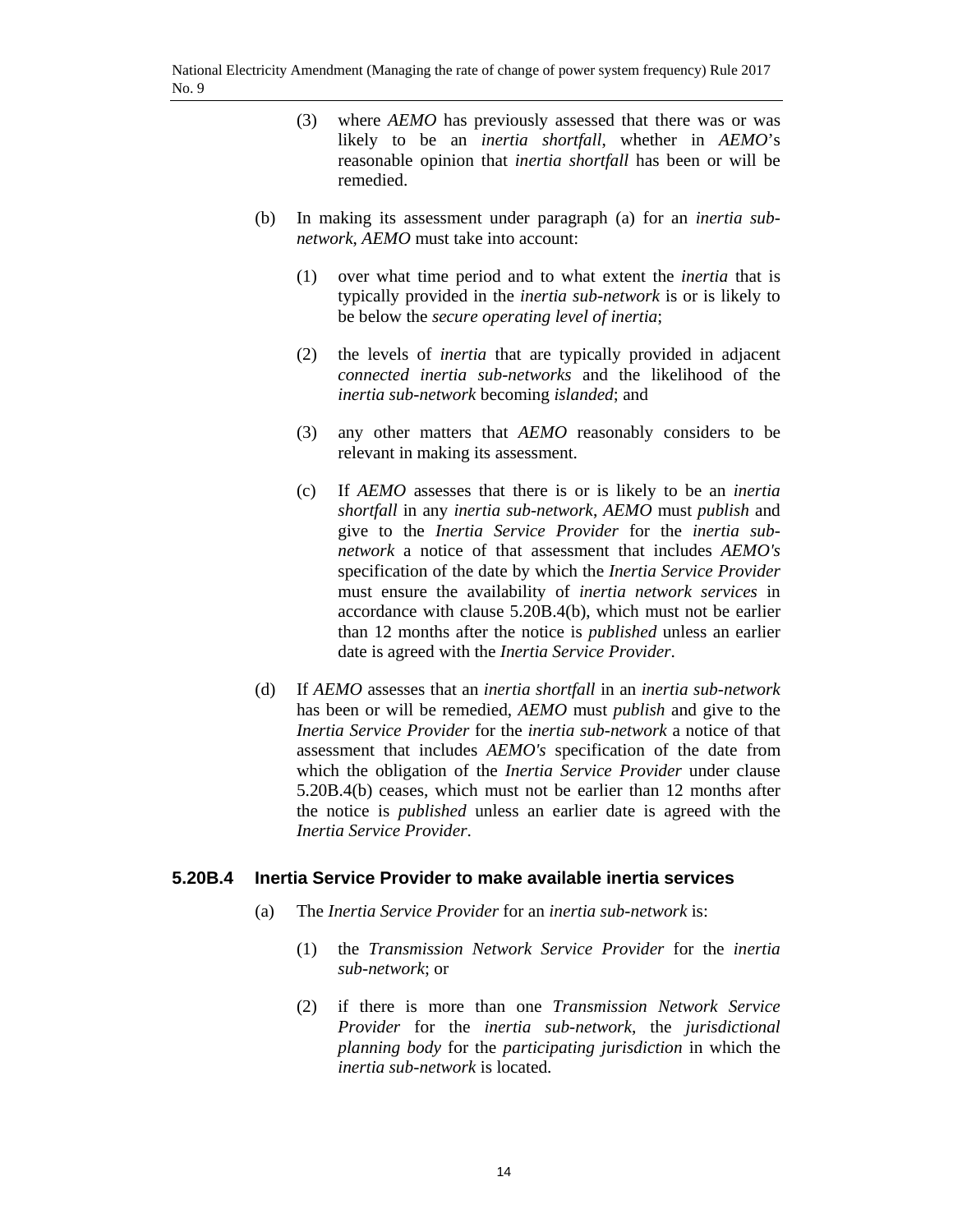- (b) If *AEMO* gives a notice under clause 5.20B.3(c) that *AEMO* has assessed that there is or is likely to be an *inertia shortfall* in an *inertia sub-network*, the *Inertia Service Provider* for the *inertia subnetwork* must make *inertia network services* available in accordance with paragraph (c) that when *enabled* will provide *inertia* to:
	- (1) the *secure operating level of inertia*; or
	- (2) the *secure operating level of inertia* as adjusted for *inertia support activities*, but not less than the *minimum threshold level of inertia* as adjusted for *inertia support activities*.
- (c) For the purposes of paragraph (b), an *Inertia Service Provider* for an *inertia sub-network* must:
	- (1) use reasonable endeavours to make the *inertia network services* available by the date specified by *AEMO* in the notice under clause 5.20B.3(c);
	- (2) make a range and level of *inertia network services* available such that it is reasonably likely that *inertia network services* that provide the required level of *inertia* when *enabled* are continuously available, taking into account planned *outages* and the risk of unplanned *outages*;
	- (3) ensure that the *inertia network services* that when *enabled* provide *inertia* up to the *minimum threshold level of inertia* (as adjusted for *inertia support activities* if applicable) are qualifying *inertia network services* as specified in paragraph (d);
	- (4) ensure that the *inertia network services* that when *enabled* provide *inertia* beyond the *minimum threshold level of inertia* up to the *secure operating level of inertia* (as adjusted for *inertia support activities* if applicable), are qualifying *inertia network services* as specified in paragraph (e); and
	- (5) maintain the availability of those *inertia network services* until the date the *Inertia Service Provider's* obligation ceases, as specified by *AEMO* under clause 5.20B.3(d).
- (d) The *inertia network services* that qualify to provide *inertia* up to the *minimum threshold level of inertia* are:
	- (1) *inertia network services* made available by the *Inertia Service Provider* investing in its *network* through the installation, commissioning and operation of a *synchronous condensor*; and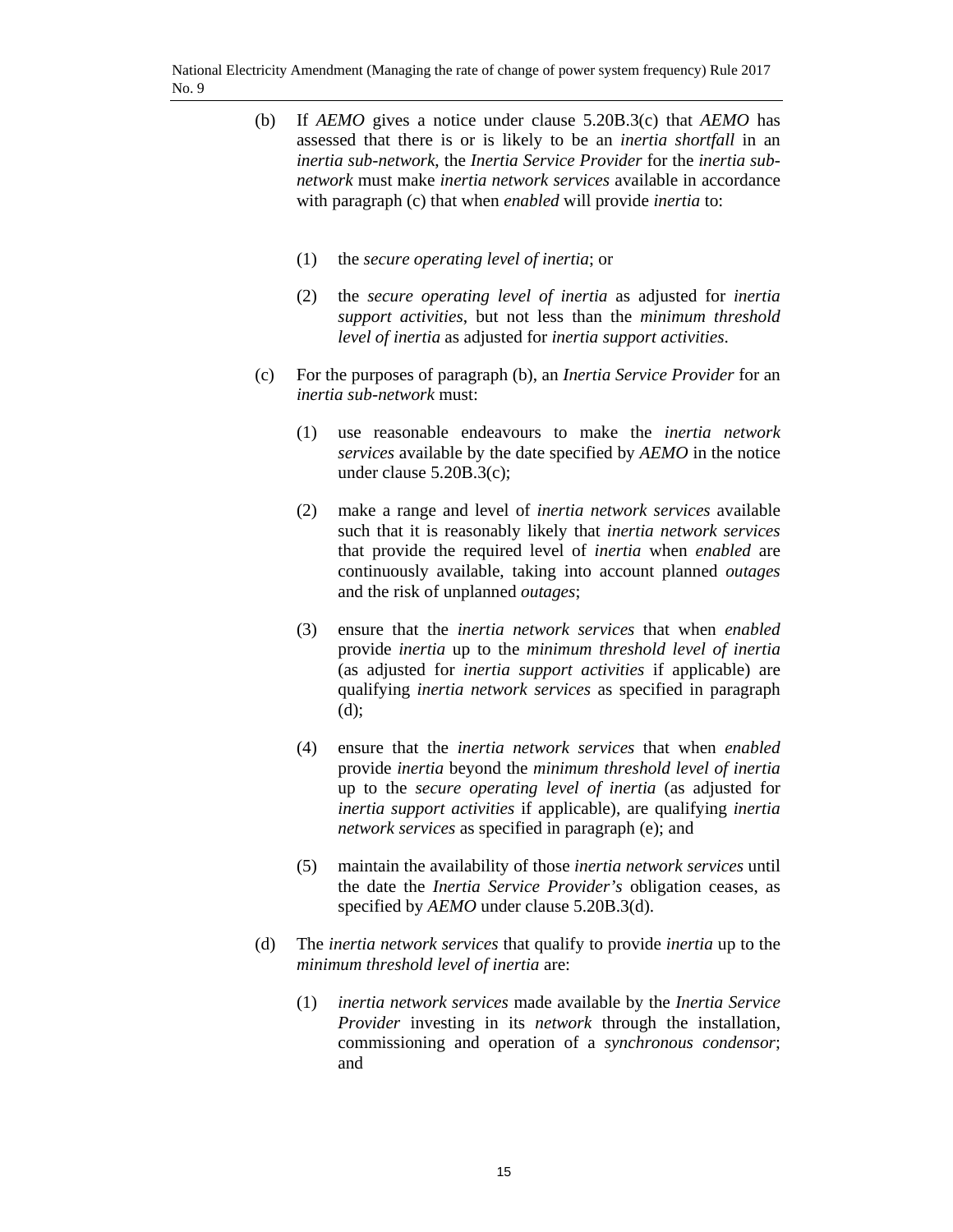- (2) *inertia network services* made available to the *Inertia Service Provider* by a *Registered Participant* and provided by means of a *synchronous generating unit* or a *synchronous condensor* under an *inertia services agreement*.
- (e) The *inertia network services* that qualify to provide *inertia* beyond the *minimum threshold level of inertia* up to the *secure operating level of inertia* are:
	- (1) the *inertia network services* referred to in paragraph (d);
	- (2) *inertia network services* made available by the *Inertia Service Provider* investing in its *network* other than those referred to in paragraph (d); and
	- (3) *inertia network services* made available to the *Inertia Service Provider* by a *Registered Participant* under an *inertia services agreement* other than those referred to in paragraph (d).
- (f) An *Inertia Service Provider* required to make *inertia network services* available under paragraph (b) must make available the least cost option or combination of options that will satisfy its obligation within the time referred to in subparagraph  $(c)(1)$  and for so long as the obligation to make the *inertia network services* available continues.
- (g) An *Inertia Service Provider* required to make *inertia network services* available under paragraph (b) must prepare and *publish* information to enable potential providers of *inertia network services* to develop *non-network options* for consideration by the *Inertia Service Provider* including:
	- (1) a description of the requirement for *inertia network services* including timing;
	- (2) the technical characteristics that a *non-network option* would be required to deliver, such as the level of *inertia*, location, availability, response time and operating profile;
	- (3) a summary of potential options to make the *inertia network services* available identified by the *Inertia Service Provider*, including *network options* and *non-network options*; and
	- (4) information to assist providers of *non-network options* wishing to present proposals to the *Inertia Service Provider* including details of how to submit a proposal for consideration.
- (h) An *Inertia Service Provider* must provide information in its *Transmission Annual Planning Report* about: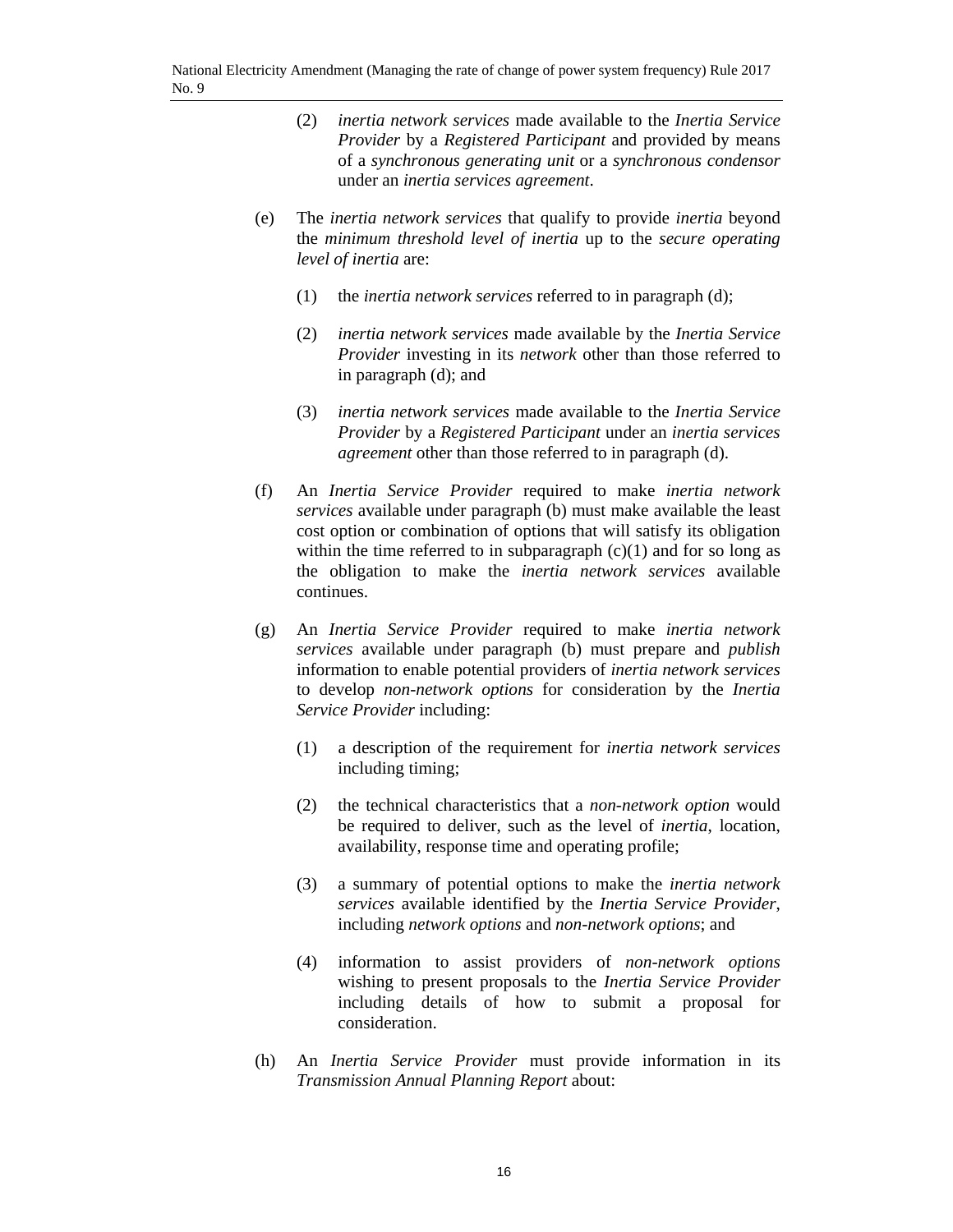- (1) the activities undertaken to satisfy its obligation to make *inertia network services* available under paragraph (b); and
- (2) *inertia support activities* undertaken to reduce the *minimum threshold level of inertia* or the *secure operating level of inertia*.
- (i) If the *Inertia Service Provider* proposes *network* investment for either of the purposes specified in paragraph (h), the *Inertia Service Provider* must provide the following information in its next *Transmission Annual Planning Report*:
	- (1) the date when the proposed relevant *network* investment became or will become operational;
	- (2) the purpose of the proposed relevant *network* investment;
	- (3) the total cost of the proposed relevant *network* investment; and
	- (4) the indicative total cost of any *non-network options* considered.
- (j) An *Inertia Service Provider* may include the cost of *inertia service payments* in the calculation of *network support payments* in accordance with Chapter 6A.

#### **5.20B.5 Inertia support activities**

- (a) *AEMO* may at the request of an *Inertia Service Provider* approve activities (*inertia support activities*) under this clause and agree corresponding adjustments to the *minimum threshold level of inertia* or the *secure operating level of inertia* for the purposes of clause 5.20B.4(b) where the activities:
	- (1) are to be undertaken by the *Inertia Service Provider* or provided as a service to the *Inertia Service Provider*;
	- (2) are not *inertia network services*; and
	- (3) *AEMO* is satisfied the activities will contribute to the operation of the *inertia sub-network* in a *satisfactory operating state* or *secure operating state* in the circumstances described in clause 4.4.4(a) or (b) as applicable.

#### **Note**

If approved by *AEMO* under paragraph (a), inertia support activities may include installing or contracting for the provision of *frequency* control services, installing emergency protection schemes or contracting with *Generators* in relation to the operation of their *generating units* in specified conditions.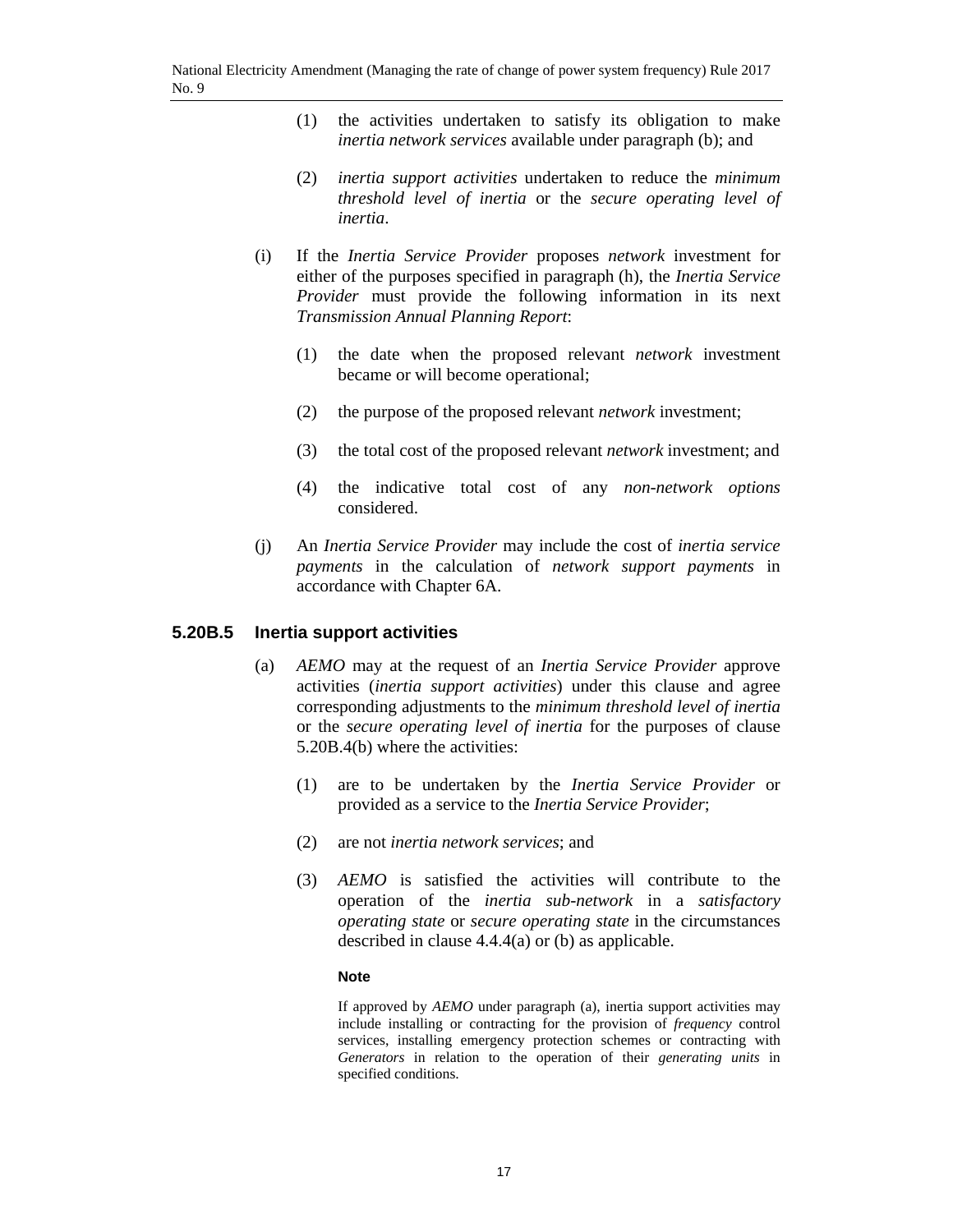- (b) An adjustment to the *minimum threshold level of inertia* or the *secure operating level of inertia* for *inertia support activities* will apply to the level determined by *AEMO* and only where and to the extent that the approved activity is *enabled* and performing in accordance with the conditions of any approval determined by *AEMO*.
- (c) An *Inertia Service Provider* making a request under paragraph (a) must give *AEMO*:
	- (1) details of the proposed *inertia support activity* and the other information about the *inertia support activity* consistent with the requirements of clause 5.20B.6(c);
	- (2) the proposed technical specification and performance standards and the information about arrangements to *enable* the *inertia support activity* consistent with the requirements of clause 5.20B.6(d);
	- (3) information about how the *inertia support activity* will contribute to operation of the *inertia sub-network* in a *satisfactory operating state* or *secure operating state* in the circumstances described in clause 4.4.4(a) or (b) as applicable;
	- (4) the *Inertia Service Provider's* proposal for calculating adjustments to be made and the times they will apply; and
	- (5) any other information requested by *AEMO* in connection with the request.
- (d) *AEMO* may give or withhold its approval under this clause in its discretion and subject to any conditions determined by *AEMO*.
- (e) The technical specification, performance standards and information referred to in paragraph  $(c)(2)$  and any change to them must be approved by *AEMO*.
- (f) An *Inertia Service Provider* must obtain *AEMO's* approval under paragraph (e) before any change to the technical specification, performance standards or arrangements to give instructions that apply to an *inertia support activity* comes into effect.

#### **5.20B.6 Inertia network services information and approvals**

- (a) An *Inertia Service Provider* required to make *inertia network services* available under clause 5.20B.4(b) must prepare and give to *AEMO* and keep up to date, a schedule setting out:
	- (1) the *inertia network services* made available by the *Inertia Service Provider* for the *inertia sub-network*; and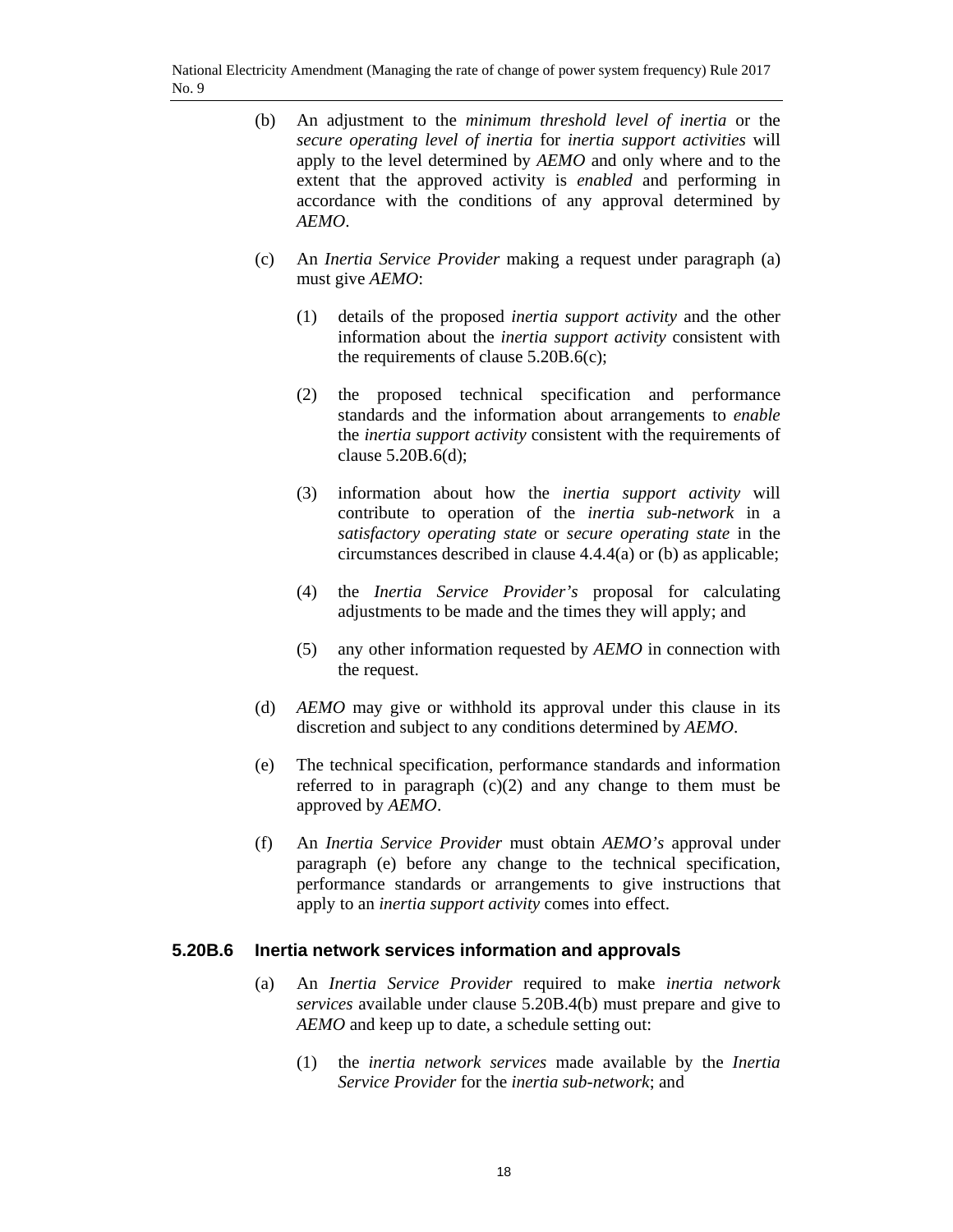- (2) the *Inertia Service Provider's* proposed order of priority for the *inertia network services* to be *enabled*.
- (b) Where the *Inertia Service Provider* procures *inertia network services* from a *Generator* provided by means of a *synchronous generating unit* under an *inertia services agreement*, the *Inertia Service Provider* must register the *generating unit* with *AEMO* as an *inertia generating unit* and specify that the *generating unit* may be periodically used to provide *inertia network services* and will not be eligible to set *spot prices* when *constrained on* to provide *inertia* in accordance with clause 3.9.7(c).
- (c) An *Inertia Service Provider* required to make *inertia network services* available under clause 5.20B.4(b) must give to *AEMO* and keep up to date the following details for each *inertia network service*:
	- (1) a description of the *inertia network service*, including:
		- (i) the nature of the *inertia network service*;
		- (ii) the *generating unit* or other *facilities* used to provide the *inertia network service*;
		- (iii) the purpose for which the *inertia network service* is being provided;
		- (iv) the location in the *transmission network* or *distribution network* of the *facilities* used to provide the *inertia network service*;
		- (v) the quantity of *inertia* to be provided when the *inertia network service* is *enabled*; and
		- (vi) any other information requested by *AEMO* in connection with the *inertia network service*;
	- (2) information about the availability of the *inertia network service*, including:
		- (i) the times when, and the period over which, the *inertia network service* will be available to provide *inertia*; and
		- (ii) any possible restrictions on the availability of the *inertia network service*.
- (d) An *Inertia Service Provider* required to make *inertia network services* available under clause 5.20B.4(b) must prepare and submit to *AEMO* for approval under paragraph (e) the following details for each *inertia network service*: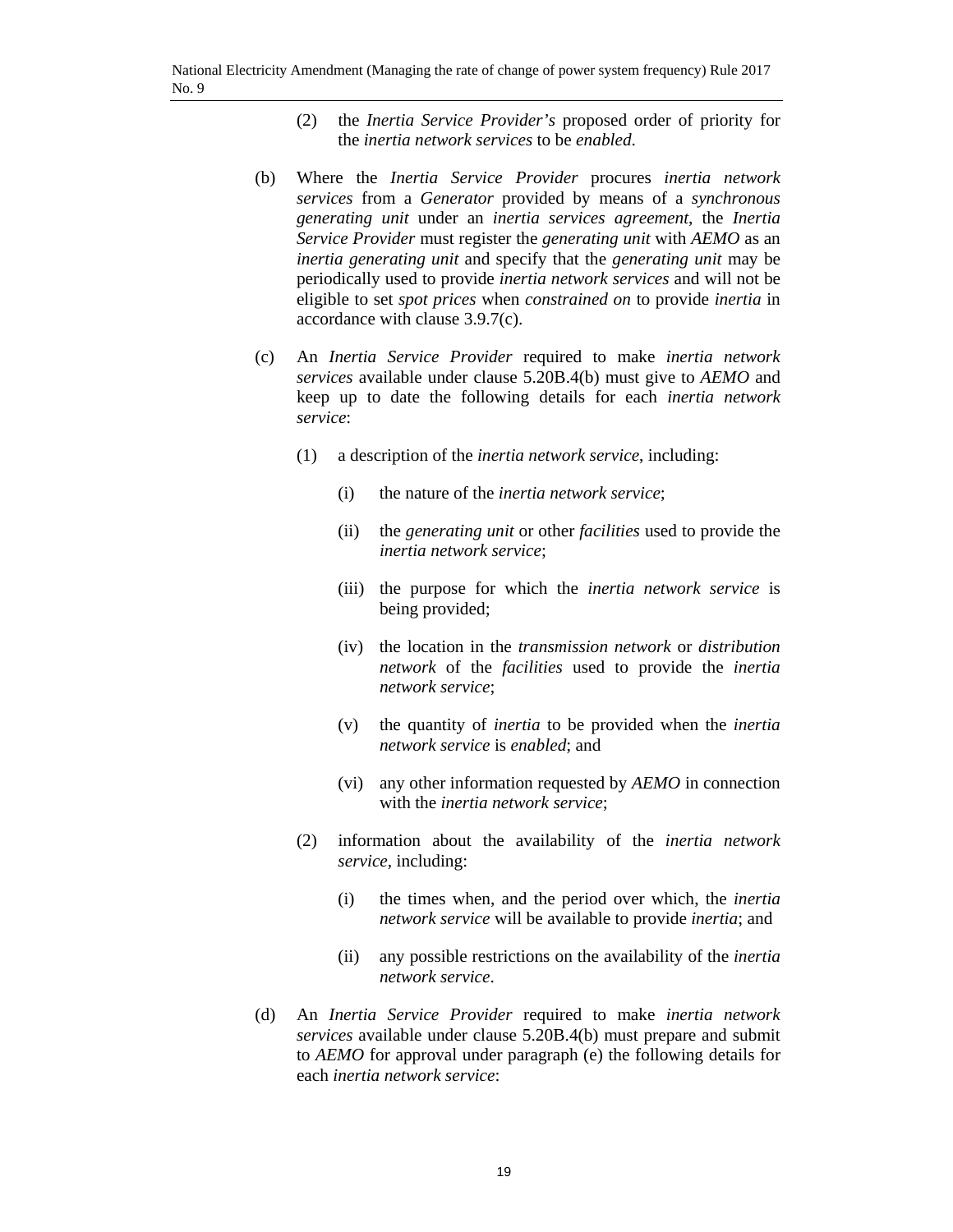- (1) the technical specification and performance standards for the *inertia network service*; and
- (2) the arrangements necessary for *AEMO* to give instructions to *enable* or cease the provision of the *inertia network service* including:
	- (i) the period of any notice that has to be given to the provider of the *inertia network service* for it to be *enabled*;
	- (ii) the response time to any instruction for the *inertia network service* to be *enabled* or to cease being provided; and
	- (iii) communication protocols between it, *AEMO* and the *Registered Participants* that provide *inertia network services*.
- (e) The technical specification, performance standards and arrangements necessary for *AEMO* to give the instructions referred to in paragraph (d) and any change to them must be consistent with the *Rules* and approved by *AEMO*.
- (f) An *Inertia Service Provider* must ensure that *AEMO'*s approval is obtained under paragraph (e) before the *inertia network service* is first made available and in the case of a change, before the change comes into effect.
- (g) *AEMO* must use reasonable endeavours to respond to the *Inertia Service Provider* within 20 *business days* following the receipt of a request for approval under paragraph (e) stating whether it gives its approval.
- (h) If *AEMO* does not approve the matters in a request for approval under paragraph (e):
	- (1) *AEMO* must tell the *Inertia Service Provider* its reasons for withholding approval and may advise the *Inertia Service Provider* of the changes *AEMO* requires to be made; and
	- (2) the *Inertia Service Provider* must amend its request to address the matters identified by *AEMO* and submit to *AEMO* a new request for approval.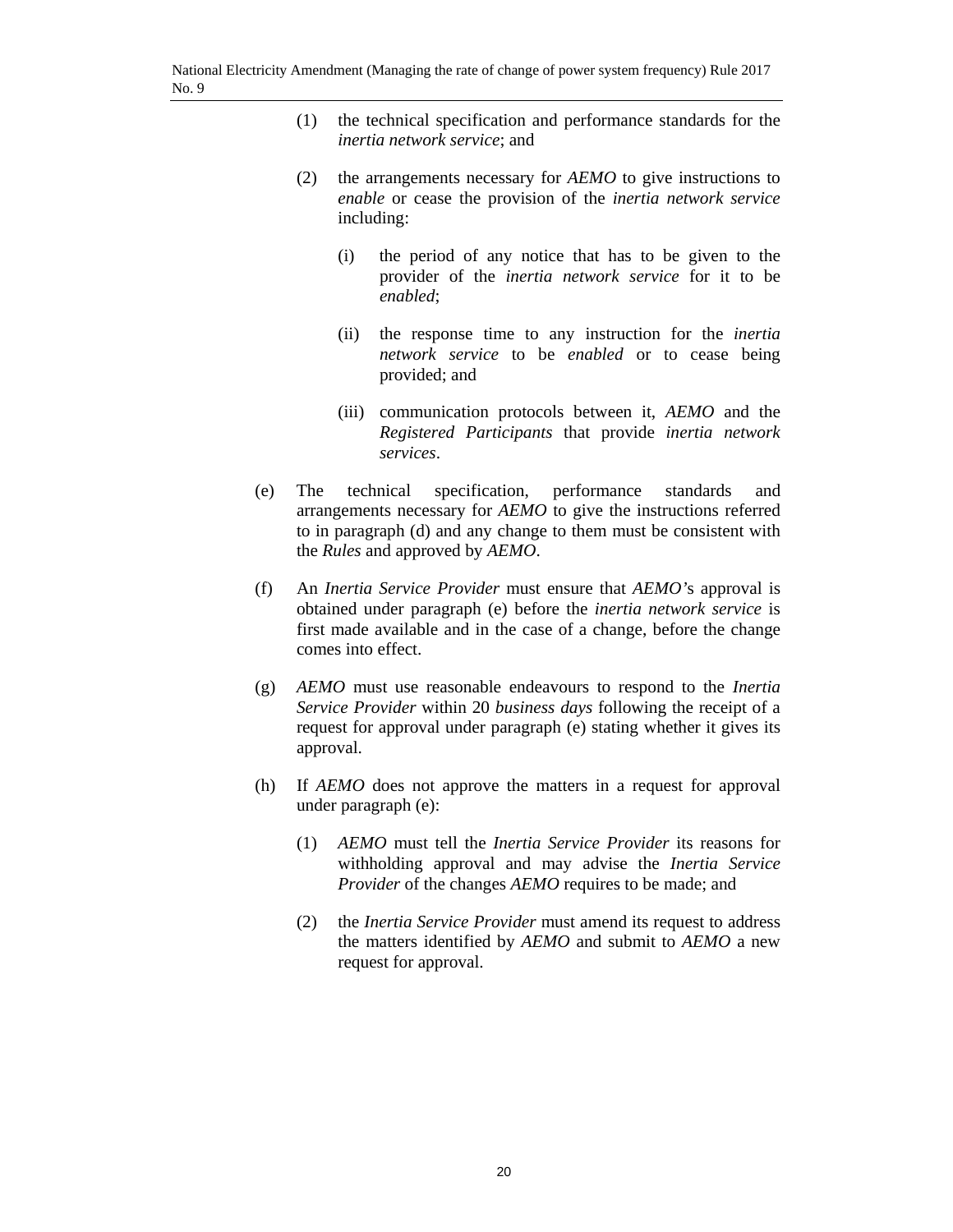# **Schedule 4 Amendment to the National Electricity Rules**

(Clause 6)

# **[1] Clause 6A.7.3 Pass through events**

In clause 6A.7.3(a1)(4), omit "and".

# **[2] Clause 6A.7.3 Pass through events**

In clause  $6A.7.3(a1)(5)$ , omit "." and substitute "; and".

# **[3] Clause 6A.7.3 Pass through events**

After clause 6A.7.3(a1)(5), insert:

(6) an *inertia shortfall event*.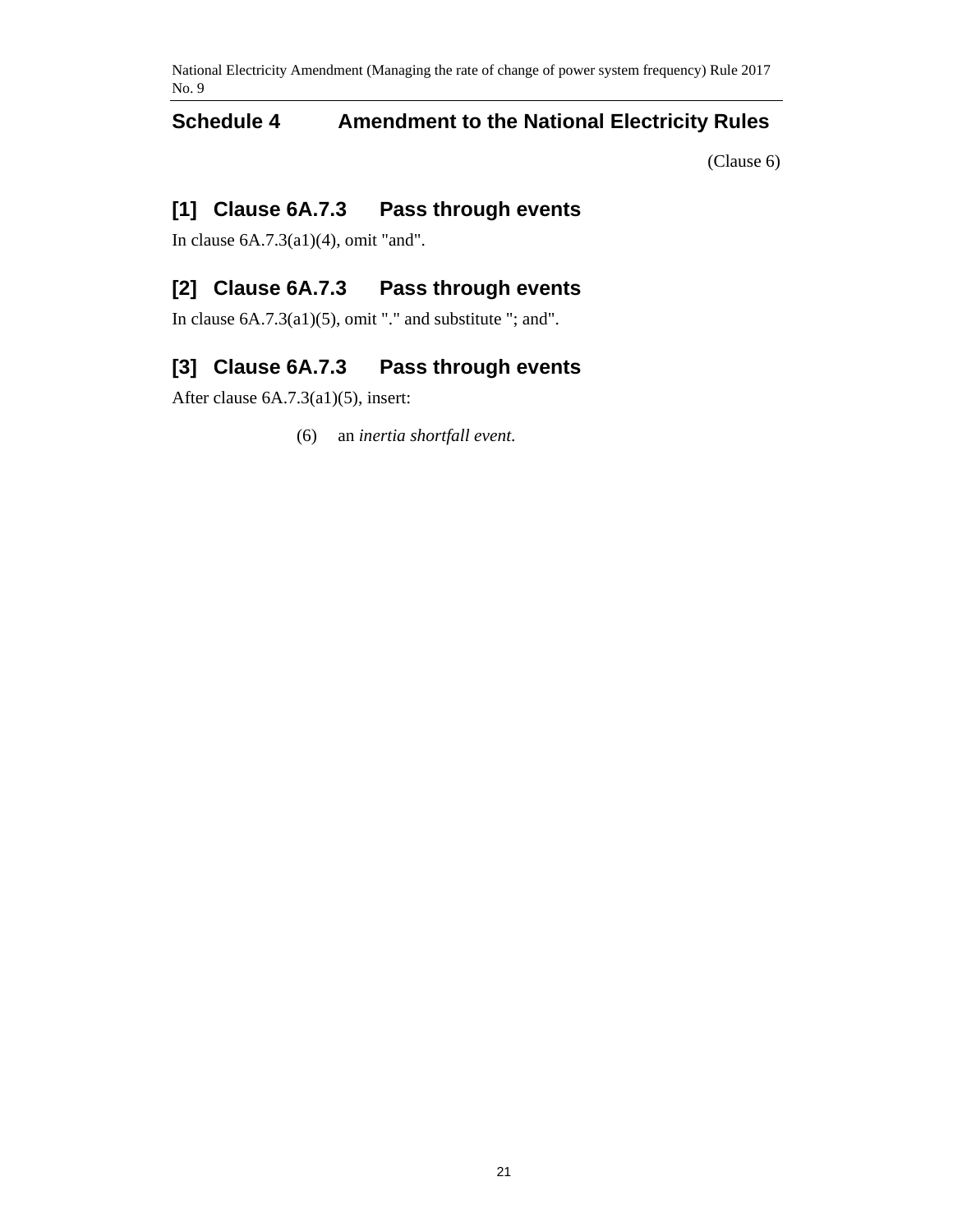# **Schedule 5 Amendment to the National Electricity Rules**

(Clause 7)

# **[1] Former Clause 6A.7.3 Pass through events**

In clause 6A.7.3(a1)(4) of *former Chapter 6A*, omit "and".

# **[2] Former Clause 6A.7.3 Pass through events**

In clause 6A.7.3(a1)(5) of *former Chapter 6A*, omit "." and substitute "; and".

# **[3] Former Clause 6A.7.3 Pass through events**

After clause 6A.7.3(a1)(5) of *former Chapter 6A*, insert:

(6) an *inertia shortfall event*.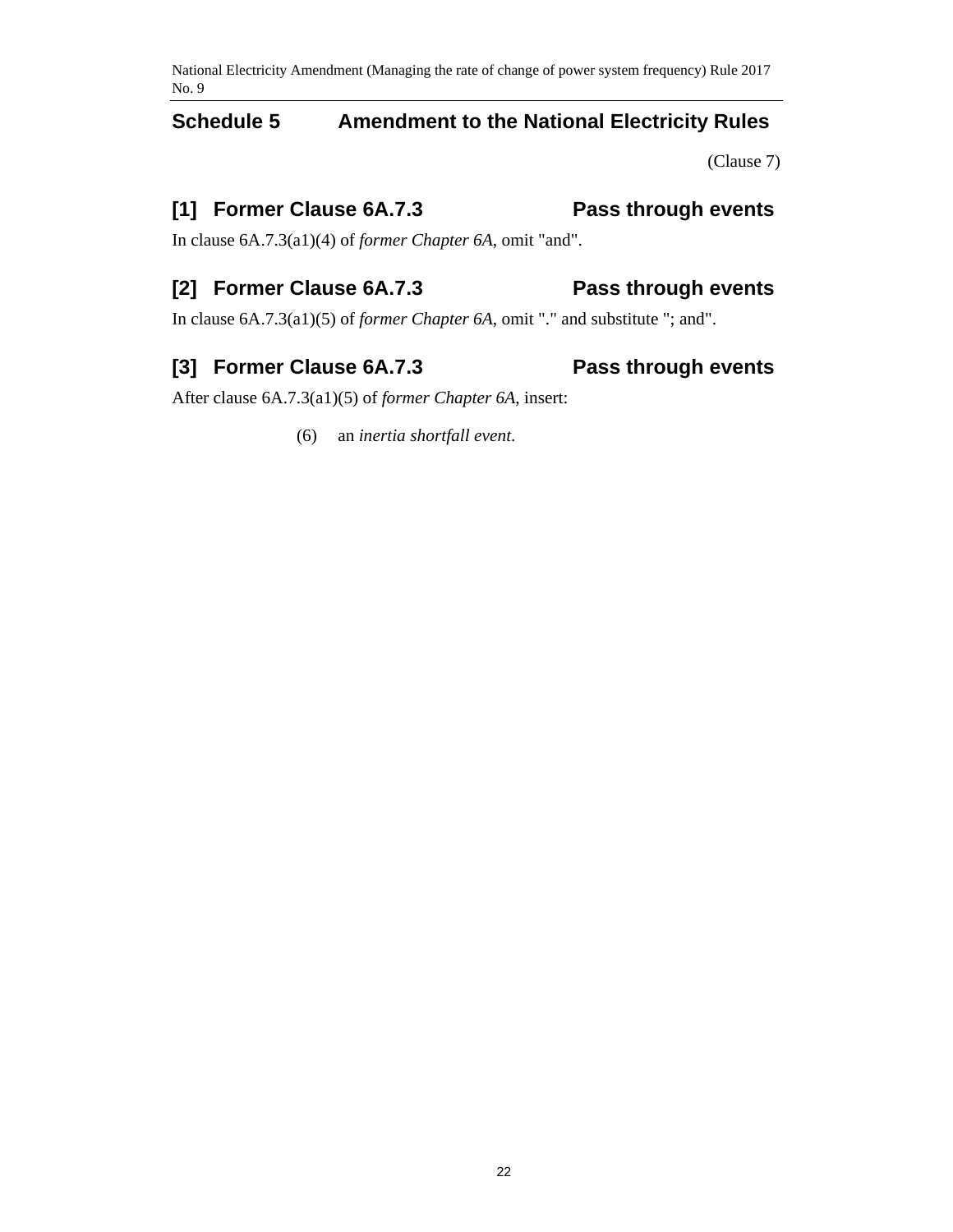### **Schedule 6 Amendment to the National Electricity Rules**

(Clause 8)

### **[1] Chapter 10 New Definitions**

In Chapter 10, insert the following new definitions in alphabetical order:

#### *former Chapter 6A*

Chapter 6A of the *Rules* as in force immediately prior to the commencement of Schedules 1, 2, 4, 5 and 6 of the *National Electricity Amendment (Transmission Connection and Planning Arrangements) Rule 2017 No.4* and which is applicable for a *declared transmission system* of an *adoptive jurisdiction* under clause 11.98.8, as amended from time to time.

#### *inertia*

Contribution to the capability of the *power system* to resist changes in *frequency* by means of an inertial response from a *generating unit*, *network element* or other equipment that is electro-magnetically coupled with the *power system* and *synchronised* to the *frequency* of the *power system*.

#### *inertia generating unit*

A *generating unit* registered with *AEMO* under clause 5.20B.6(b).

#### *inertia network service*

A service for the provision of *inertia* to a *transmission system*.

#### *inertia requirements*

The *minimum threshold level of inertia* and the *secure operating level of inertia* for an *inertia sub-network* determined by *AEMO* under clause 5.20B.2(a).

#### *inertia requirements methodology*

The process *AEMO* uses to determine the *inertia requirements* for each *inertia sub-network*, *published* by *AEMO* under clause 5.20.1(a)(3).

#### *inertia service payment*

A payment by a *Transmission Network Service Provider* made under an *inertia services agreement* where:

(a) the payment is made for *inertia network services* or *inertia support activities* to be made available or provided as a service to the *Transmission Network Service Provider* in its capacity as an *Inertia Service Provider* to (in the case of *inertia network services*) satisfy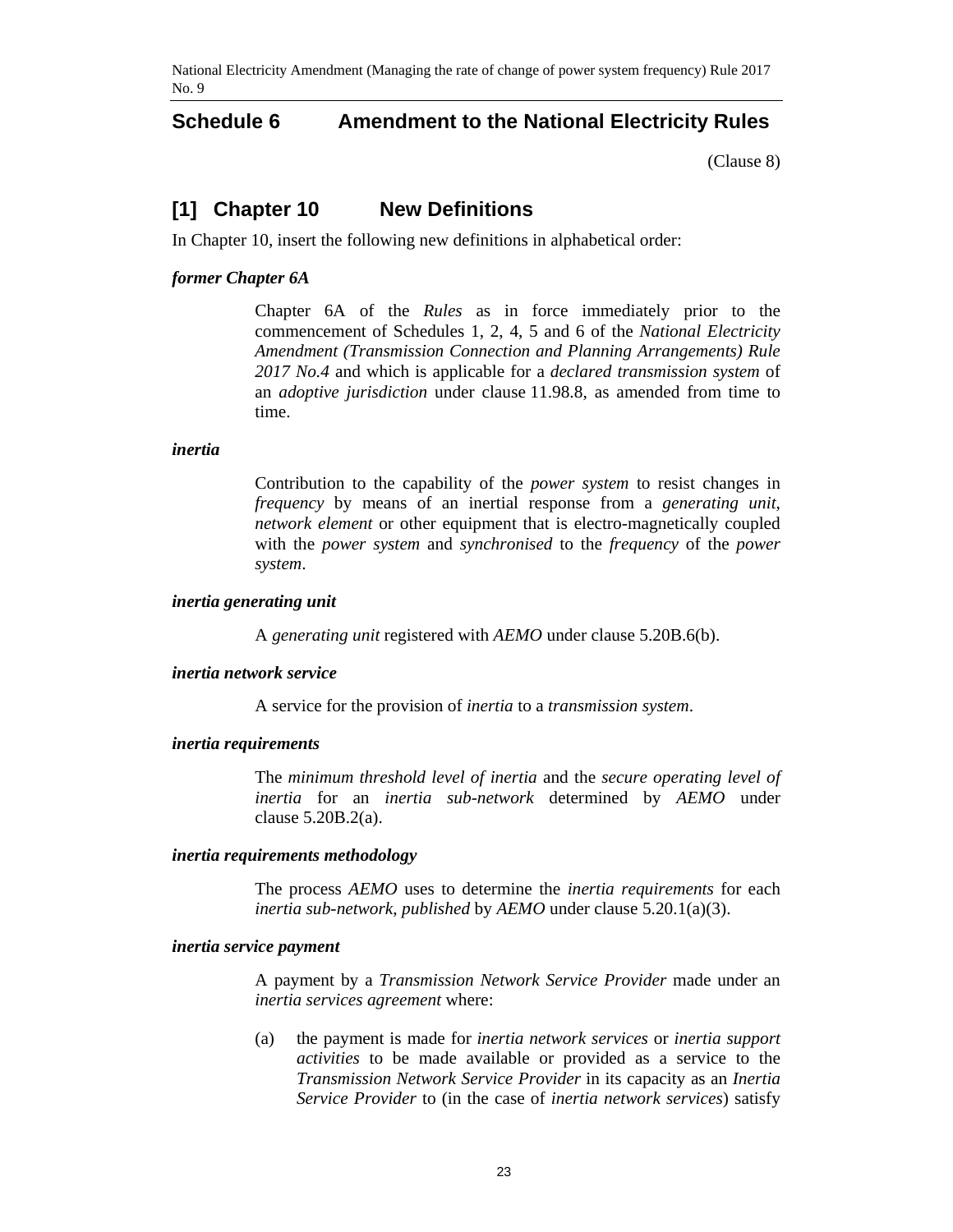an obligation under clause 5.20B.4 or (in the case of *inertia support activities*) resulting in an adjustment to the *minimum threshold level of inertia* or the *secure operating level of inertia*; and

- (b) the *inertia network services* are made available or provided, or the *inertia support activity* is undertaken, in accordance with:
	- (1) applicable technical specifications and performance standards approved by *AEMO*; and
	- (2) in the case of an *inertia support activity*, any conditions of *AEMO's* approval under clause 5.20B.5(a).

#### *Inertia Service Provider*

The *Inertia Service Provider* for an *inertia sub-network* as specified under clause 5.20B.4(a).

#### *inertia services agreement*

An agreement under which a person agrees to provide one or more *inertia network services* to an *Inertia Service Provider* or to undertake an *inertia support activity*.

#### *inertia shortfall*

A shortfall in the level of *inertia* typically provided in an *inertia subnetwork* (having regard to typical patterns of *dispatched generation* in *central dispatch*) compared to the *secure operating level of inertia* most recently determined by *AEMO* for the *inertia sub-network*.

#### *inertia shortfall event*

A *Transmission Network Service Provider* is required to make *inertia network services* available under clause 5.20B.4 as a consequence of an assessment by *AEMO* under clause 5.20B.3(c) that there is an *inertia shortfall* in an *inertia sub-network* for which the *Transmission Network Service Provider* is the *Inertia Service Provider* or to cease making *inertia network services* available under clause 5.20B.4 as a consequence of an assessment by *AEMO* under clause 5.20B.3(d) that an *inertia shortfall* in the *inertia sub-network* has ceased and:

- (a) the *Transmission Network Service Provider* is required to provide, or cease providing, *inertia network services* during the course of a *regulatory control period*; and
- (b) making *inertia network services* available or ceasing to make *inertia network services* available *materially* increases or *materially* decreases the *Transmission Network Service Provider's* costs of providing *prescribed transmission services*.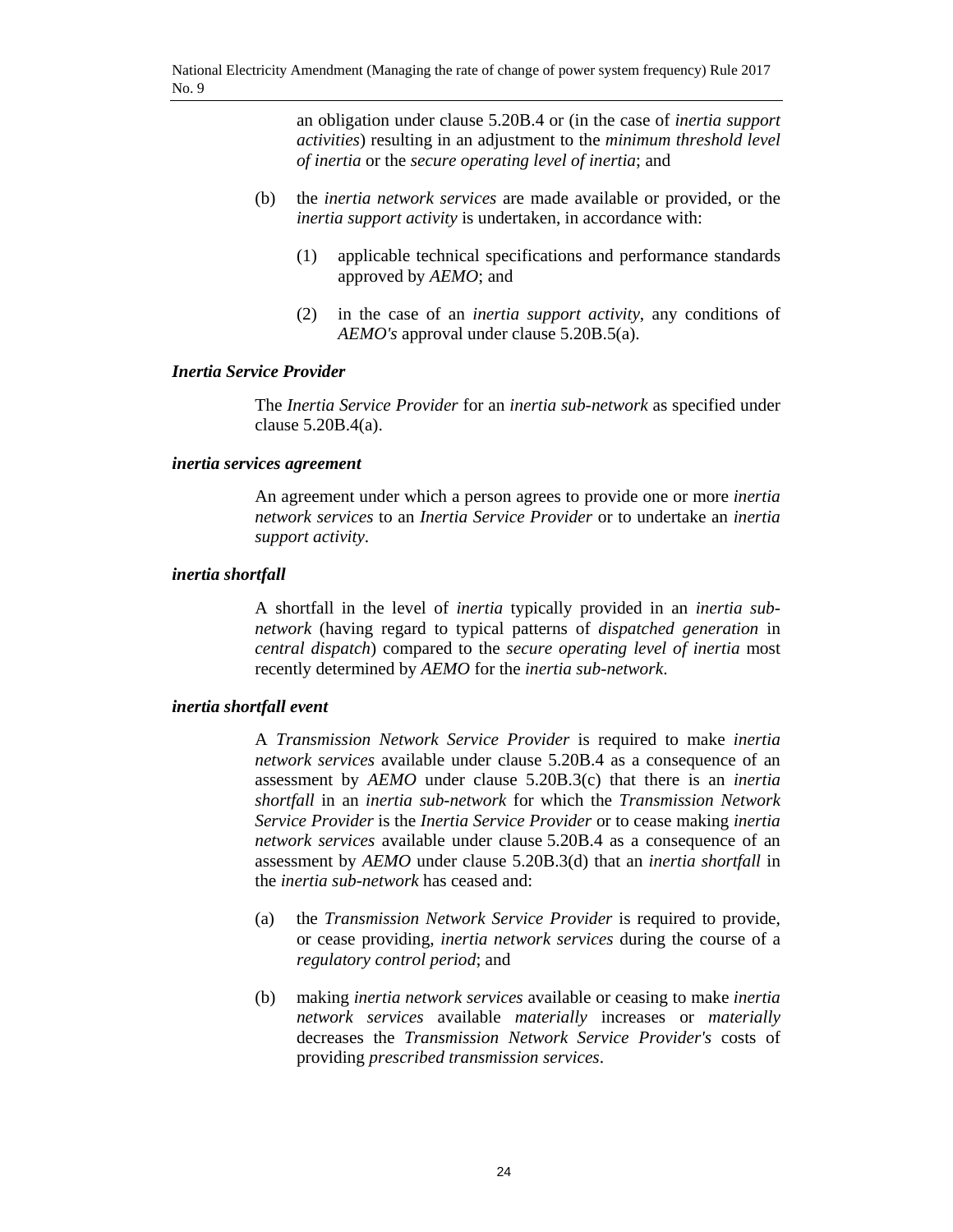#### *inertia sub-network*

A part of the *national grid* determined by *AEMO* in accordance with clause 5.20B.1.

#### *inertia support activity*

An activity approved by *AEMO* under clause 5.20B.5(a).

#### *islanded, islanding*

In relation to an *inertia sub-network* or a combination of two or more *inertia sub-networks*, temporary loss of synchronous *connection* to all adjacent parts of the *national grid*.

#### *minimum threshold level of inertia*

For an *inertia sub-network*, the *minimum threshold level of inertia* determined by *AEMO* and referred to in clause 5.20B.2(b)(1).

#### *secure operating level of inertia*

For an *inertia sub-network*, the *secure operating level of inertia* determined by *AEMO* and referred to in clause 5.20B.2(b)(2).

### **[2] Chapter 10 Substituted Definitions**

In Chapter 10, substitute the following definitions:

#### *constrained on*

In respect of a *generating unit*, the state where, due to a *constraint* on a *network* or in order to provide *inertia network services* under an *inertia services agreement*, the output of that *generating unit* is limited above the level to which it would otherwise have been *dispatched* by *AEMO* on the basis of its *dispatch offer*.

#### *dispatch*

The act of initiating or enabling all or part of the response specified in a *dispatch bid*, *dispatch offer* or *market ancillary service offer* in respect of a *scheduled generating unit*, *semi-scheduled generating unit*, a *scheduled load*, a *scheduled network service*, an *ancillary service generating unit* or an *ancillary service load* in accordance with rule 3.8, or a *direction* or operation of capacity the subject of a *reserve contract* or an instruction under an *ancillary services agreement* or to *enable* an *inertia network service* as appropriate.

#### *enabled, enable*

A *market ancillary service* is enabled when *AEMO* has selected the relevant *generating unit* or *load* for the provision of the *market ancillary service* and has notified the relevant *Market Participant* accordingly.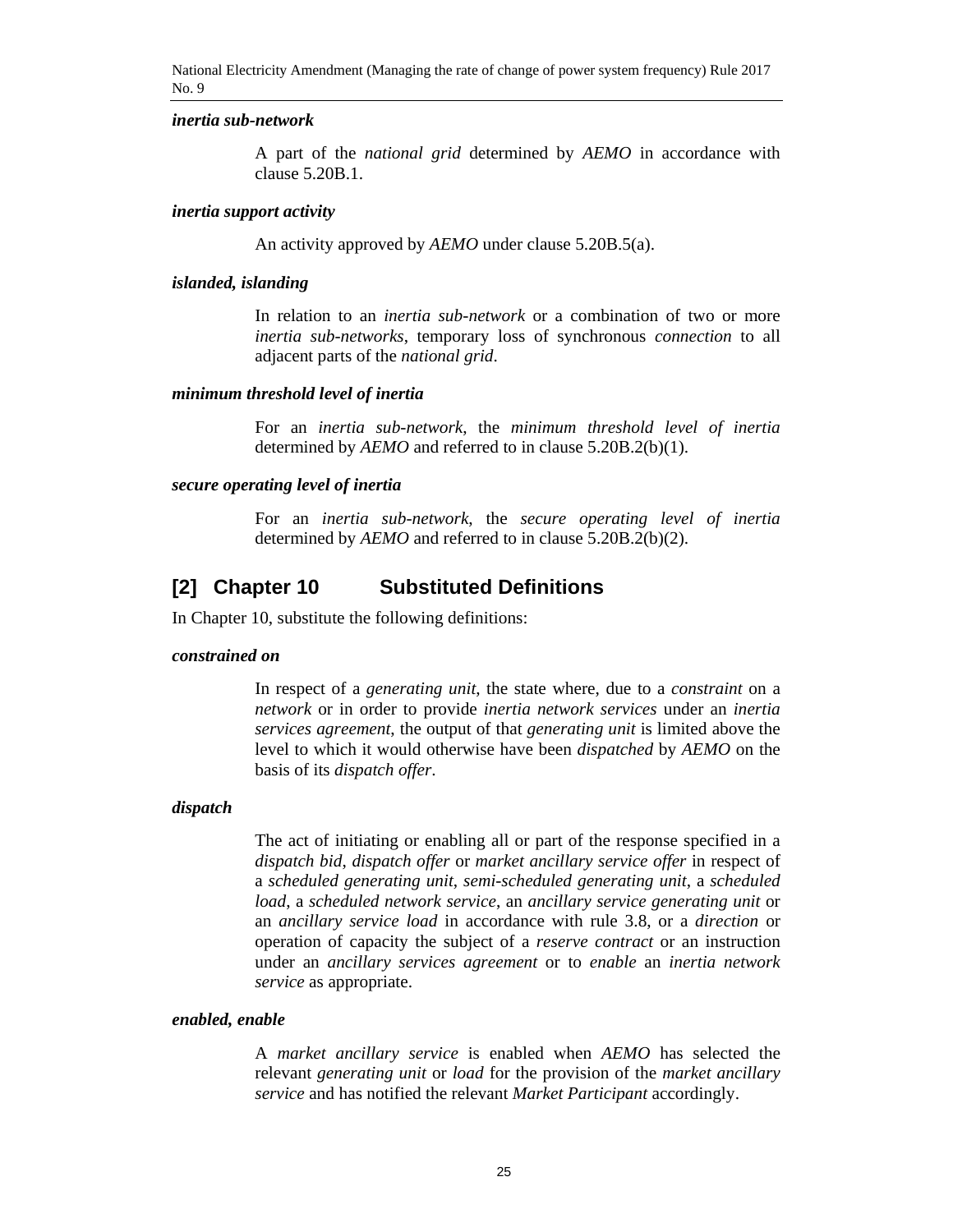An *inertia network service* is enabled when *AEMO* has selected the relevant *inertia network service* and the service is providing *inertia* to an *inertia sub-network*.

An *inertia support activity* is enabled when the activity is performing and available in accordance with any conditions of *AEMO's* approval under clause 5.20B.5(a).

#### *negative network support event*

A *network support event* which entails a *Transmission Network Service Provider* making lower *network support payments* in the preceding *regulatory year* than the amount of the *network support payment allowance* (if any) for that provider for that preceding *regulatory year*.

#### *network element*

A single identifiable major component of a *transmission system* or *distribution system* involving:

- (a) an individual *transmission* or *distribution* circuit or a phase of that circuit; or
- (b) a major item of apparatus or equipment associated with the function or operation of a *transmission line*, *distribution line* or an associated *substation* or *switchyard* which may include *transformers*, circuit breakers, *synchronous condensors*, *reactive plant* and *monitoring equipment* and control equipment.

#### *network support and control ancillary service or NSCAS*

A service (excluding an *inertia network service*) with the capability to control the *active power* or *reactive power* flow into or out of a *transmission network* to address an *NSCAS need*.

#### *network support event*

- (a) If, at the end of a *regulatory year* of a *regulatory control period*, the amount of *network support payments* made by a *Transmission Network Service Provider* for that previous *regulatory year* is higher or lower than the amount of the *network support payment allowance*  (if any) for the *Transmission Network Service Provider* for that previous *regulatory year*, this constitutes a *network support event*.
- (b) In calculating the amount for the purposes of a *network support event* referred to in paragraph (a), the amount of *network support payments* made by a *Transmission Network Service Provider* must not include an amount of *network support payments* that are a substitute for a *network augmentation* where an allowance for capital expenditure in relation to that *network augmentation* has been provided for in the *revenue determination* or an *approved pass through amount* arising from an *inertia shortfall event*.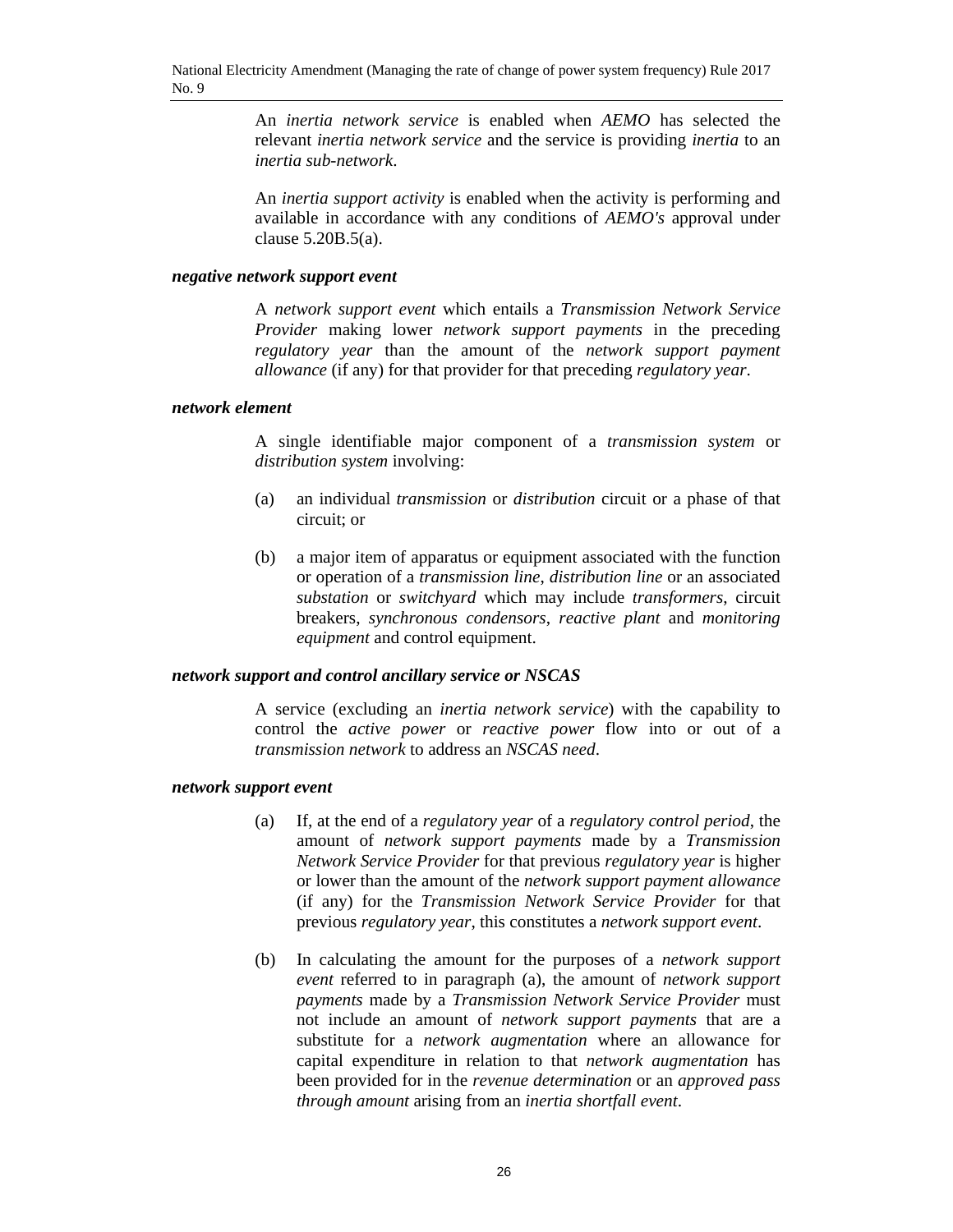#### *network support payment*

Any of the following payments:

- (a) a payment by a *Transmission Network Service Provider* to:
	- (1) any *Generator* providing *network* support services in accordance with rule 5.3A.12; or
	- (2) any other person providing a *network* support service that is an alternative to *network augmentation*; and
- (b) an *inertia support payment*.

#### *network support payment allowance*

The amount of *network support payments* (if any) that is provided for a *Transmission Network Service Provider* for a *regulatory year* in:

- (a) the *annual building block revenue requirement* for the *Transmission Network Service Provider* for that *regulatory year*; or
- (b) any *approved pass through amount* for the *Transmission Network Service Provider* for that *regulatory year* arising from an *inertia shortfall event*,

less the amount (expressed as a positive) of avoided *network support payments* (if any) that is provided for in any *required pass through amount* for the *Transmission Network Service Provider* for that *regulatory year* arising from an *inertia shortfall event*.

#### *Non-market ancillary service or NMAS*

Any of the following services:

- (a) *network support and control ancillary services* and other services acquired by *Transmission Network Service Providers* under *connection agreements* or *network support agreements* to meet the service standards linked to the technical requirements of schedule 5.1 or in *applicable regulatory instruments* (but to avoid doubt, excluding *inertia network services* and *inertia support activities*); and
- (b) *system restart ancillary services* and *network support and control ancillary services* acquired by *AEMO* under *ancillary services agreements*.

#### *NSCAS need*

(a) Subject to paragraph (b), *network support and control ancillary service* required to: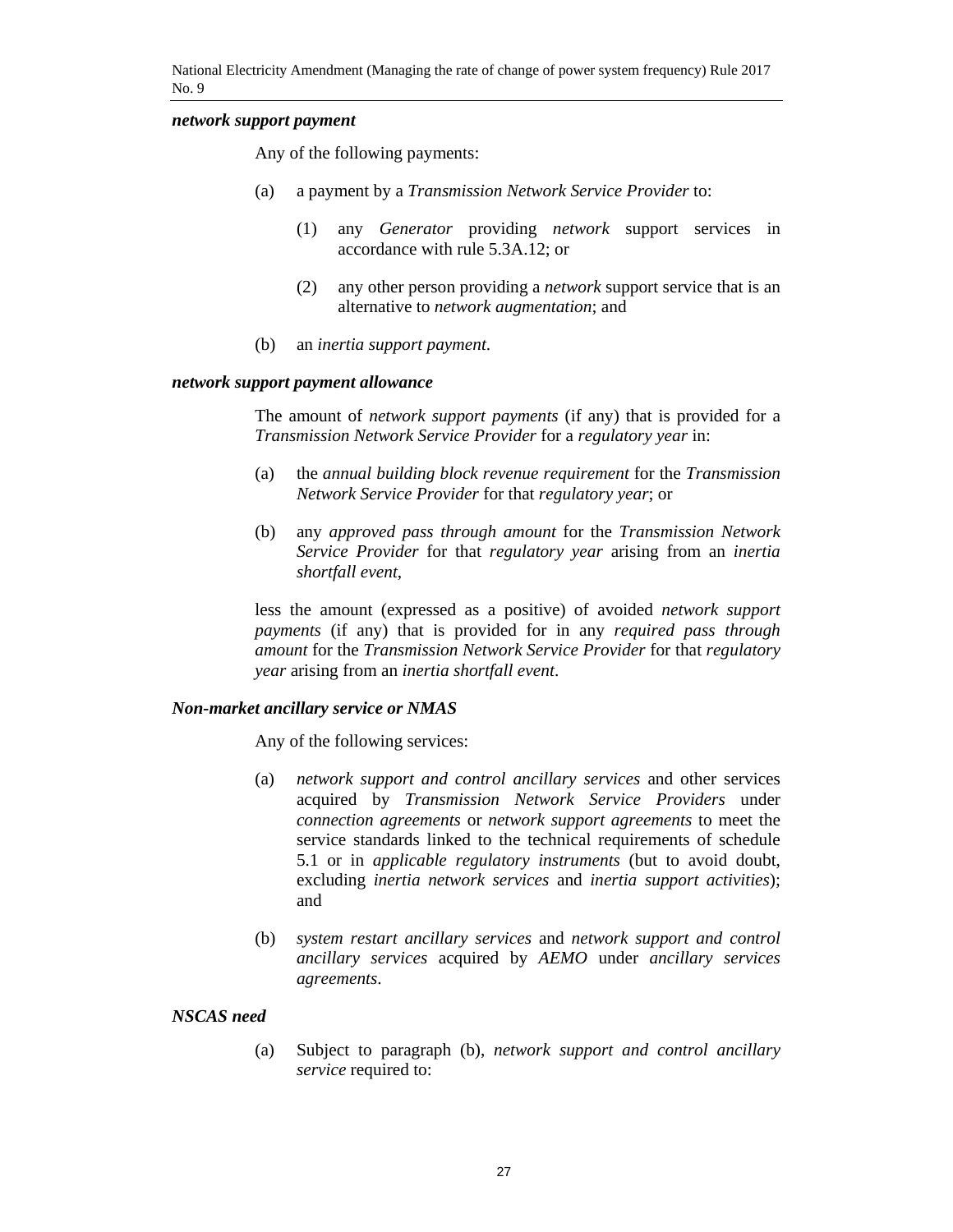- (1) maintain *power system security* and reliability of *supply* of the *transmission network* in accordance with the *power system security standards* and the *reliability standard*; and
- (2) maintain or increase the *power transfer capability* of that *transmission network* so as to maximise the present value of net economic benefit to all those who produce, consume or transport electricity in the *market.*
- (b) Any requirement for a service that satisfies paragraph (a) and is also capable of being made available as an *inertia network service* to address an *inertia shortfall* through the arrangements in rule 5.20B must be treated as an *inertia shortfall* and is not an *NSCAS need*.

#### *positive network support event*

A *network support event* which entails a *Transmission Network Service Provider* making higher *network support payments* in the preceding *regulatory year* than the amount of the *network support payment allowance* (if any) for that provider for that preceding *regulatory year*.

#### *synchronous condensors*

Apparatus or equipment similar in construction to a *synchronous generating unit*, which operates at the equivalent speed of the *frequency* of the *power system*.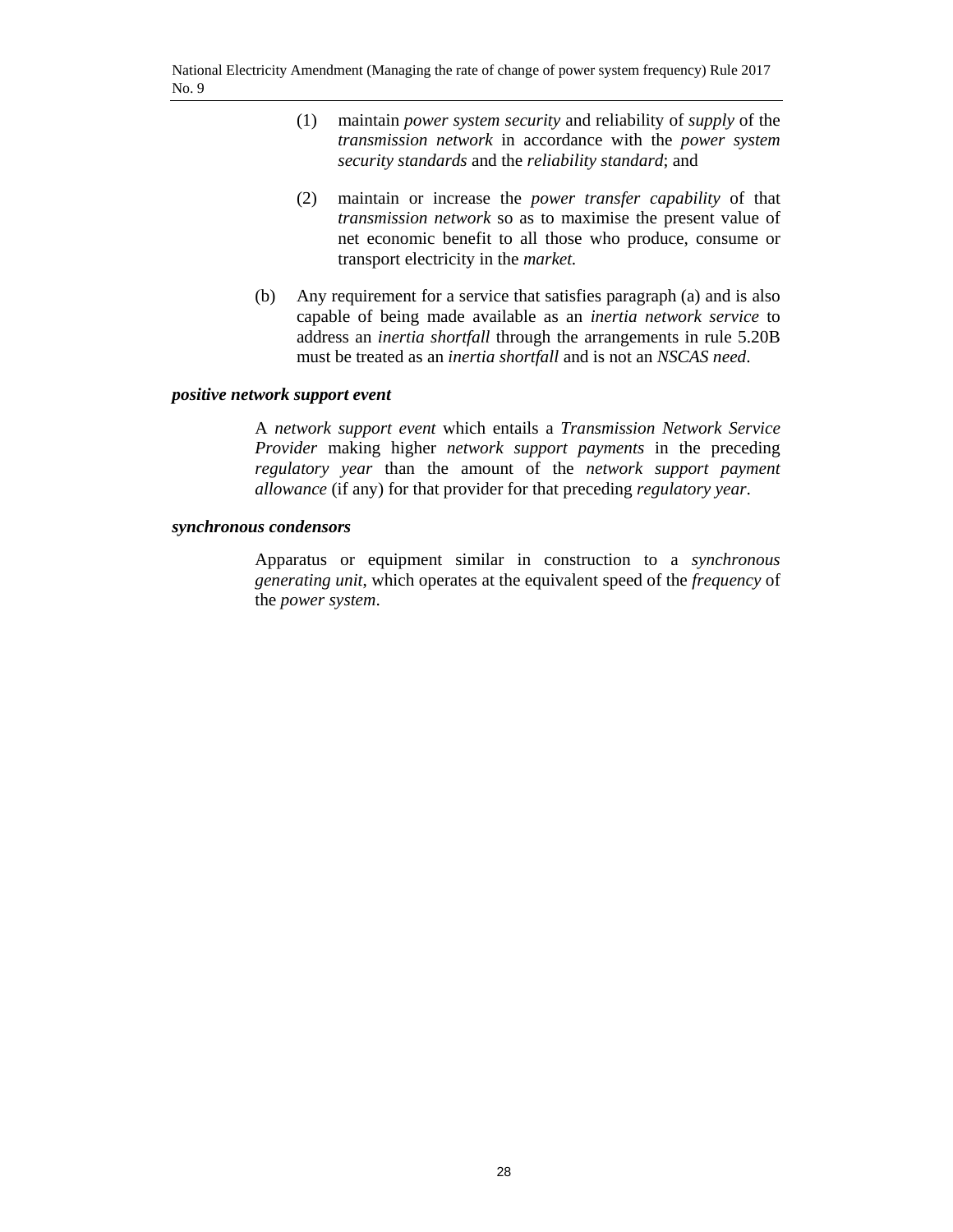### **Schedule 7 Amendments to the National Electricity Rules**

(Clause 9)

# **[1] Clause 11.98.8 Preservation for adoptive jurisdictions**

Omit clause 11.98.8(a), substitute:

- (a) Subject to paragraph (b), for a *declared transmission system* of an *adoptive jurisdiction*:
	- (1) former Chapter 6A continues to apply and the amendments made by the Amending Rule to Chapter 6A are of no effect;
	- (2) old rule 5.4A continues to apply and the deletion of rule 5.4A by the Amending Rule is of no effect;
	- (3) old clause 5.3.6(i) continues to apply and the deletion of clause 5.3.6(i) by the Amending Rule is of no effect; and
	- (4) new clause 5.3AA(e)(2) applies as amended below:
		- (i) insert the phrase "*transmission network user access or*" before "*distribution network user access*"; and
		- (ii) insert "*transmission networks and*" before "*distribution networks*".
- (b) If a provision in former Chapter 6A, old rule 5.4A or old clause 5.3.6(i) is amended, the provision as amended continues to apply in accordance with paragraph (a).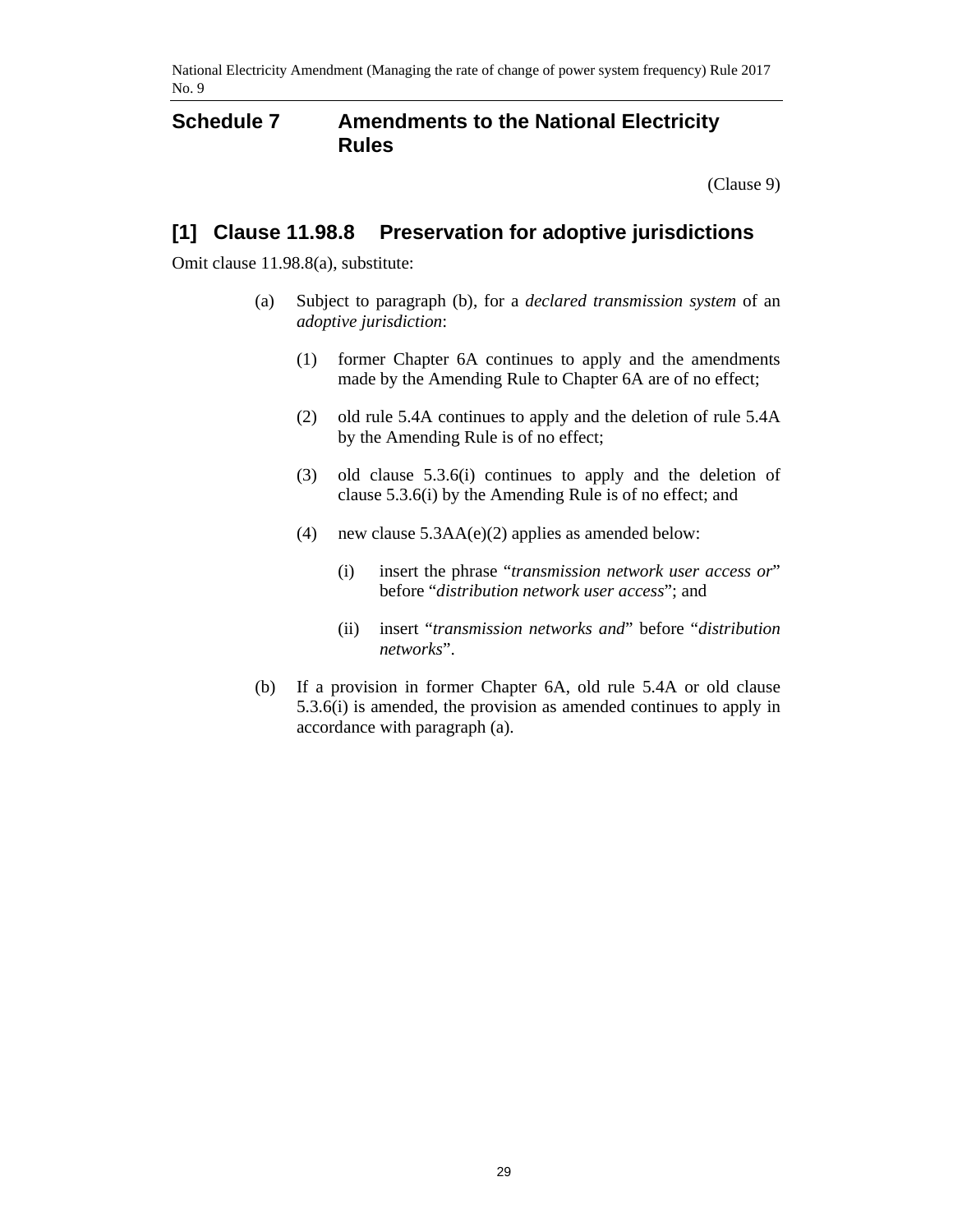### **Schedule 8 Savings and Transitional Amendments to the National Electricity Rules**

(Clause 10)

### **[1] Chapter 11 Savings and Transitional Amendments to the National Electricity Rules**

In Chapter 11, after Part ZZZA insert:

### **Part ZZZB Managing the rate of change of power system frequency**

### **11.100 Rules consequential on the making of the National Electricity Amendment (Managing the rate of change of power system frequency) Rule 2017**

### **11.100.1 Definitions**

(a) In this rule  $11.100$ :

**Amending Rule** means the *National Electricity Amendment (Managing the rate of change of power system frequency) Rule 2017*.

**commencement date** means the date of commencement of Schedules 1 to 7 of the Amending Rule.

**inertia-related NSCAS gap** means an *NSCAS gap* that is a shortfall in the level of *inertia* typically provided in a *region* (having regard to typical patterns of *dispatched generation* in *central dispatch*) compared to the minimum level of *inertia* required to operate the *region* in a *secure operating state* when it is *islanded.*

**new Chapter 10** means Chapter 10 as amended by the Amending Rule.

**new clause 3.9.7** means clause 3.9.7 of the *Rules* as will be in force immediately after the commencement date

**new clause 4.4.4** means clause 4.4.4 of the *Rules* as will be in force immediately after the commencement date.

**new clause 4.4.9C** means clause 4.4.9C of the *Rules* as will be in force immediately after the commencement date.

**new clause 5.16.3** means clause 5.16.3 of the *Rules* as will be in force immediately after the commencement date.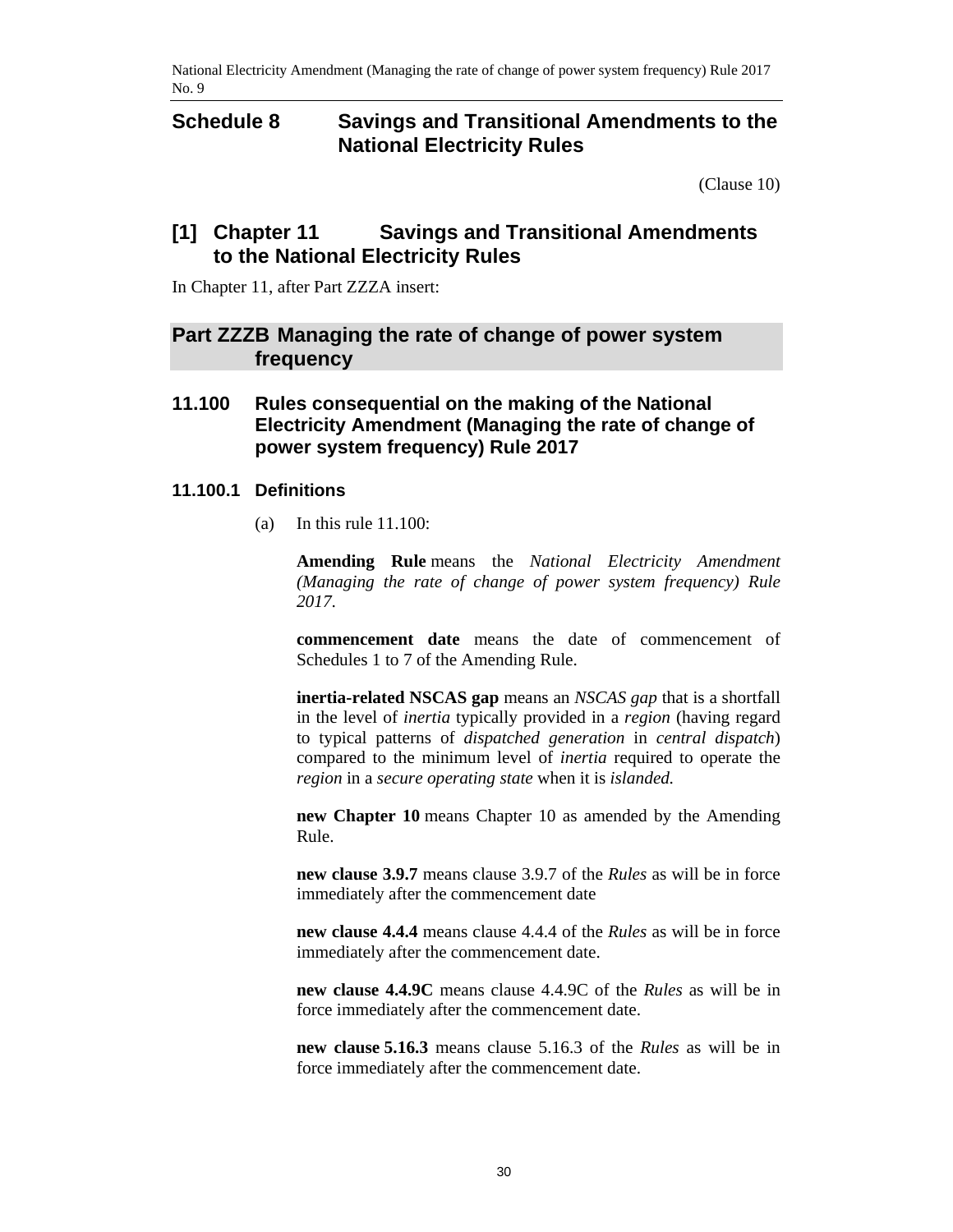**new clause 5.20.1(a)(3)** means clause 5.20.1(a)(3) of the *Rules* as will be in force immediately after the commencement date.

**new clause 5.20.7(a)** means clause 5.20.7(a) of the *Rules* as will be in force immediately after the commencement date.

**new clause 5.20B.2(a)** means clause 5.20B.2(a) of the *Rules* as will be in force immediately after the commencement date.

**new clause 5.20B.3(a)** means clause 5.20B.3(a) of the *Rules* as will be in force immediately after the commencement date.

**new clause 5.20B.3(c)** means clause 5.20B.3(c) of the *Rules* as will be in force immediately after the commencement date.

**new clause 5.20B.4(b)** means clause 5.20B.4(a) of the *Rules* as will be in force immediately after the commencement date.

**new clause 5.20B.4(h)** means clause 5.20B.4(h) of the *Rules* as will be in force immediately after the commencement date.

**new clause 5.20B.4(i)** means clause 5.20B.4(i) of the *Rules* as will be in force immediately after the commencement date.

**new clause 6A.7.3(a1)** means clause 6A.7.3(a1) of the *Rules* as will be in force immediately after the commencement date.

**new rule 5.20B** means rule 5.20B of the *Rules* as will be in force immediately after the commencement date.

**NSCAS transition period** means the period after the date this schedule commences and before the commencement date.

(b) Italicised terms used in this rule 11.100 (other than *NSCAS gap* and *NSCAS need*) have the same meaning as in new Chapter 10.

#### **11.100.2 Inertia sub-networks**

On the date this schedule commences, *AEMO* is taken to have determined *inertia sub-networks* having the same boundaries as the boundaries of each *region* on that date.

#### **11.100.3 Inertia requirements methodology**

(a) By 30 June 2018, *AEMO* must develop and *publish* a methodology setting out the process *AEMO* will use to determine the *inertia requirements* for each *inertia sub-network.* The methodology must provide for *AEMO* to take into account the matters listed in new clause 5.20.7(a) in determining the *inertia requirements* for each *inertia sub-network.*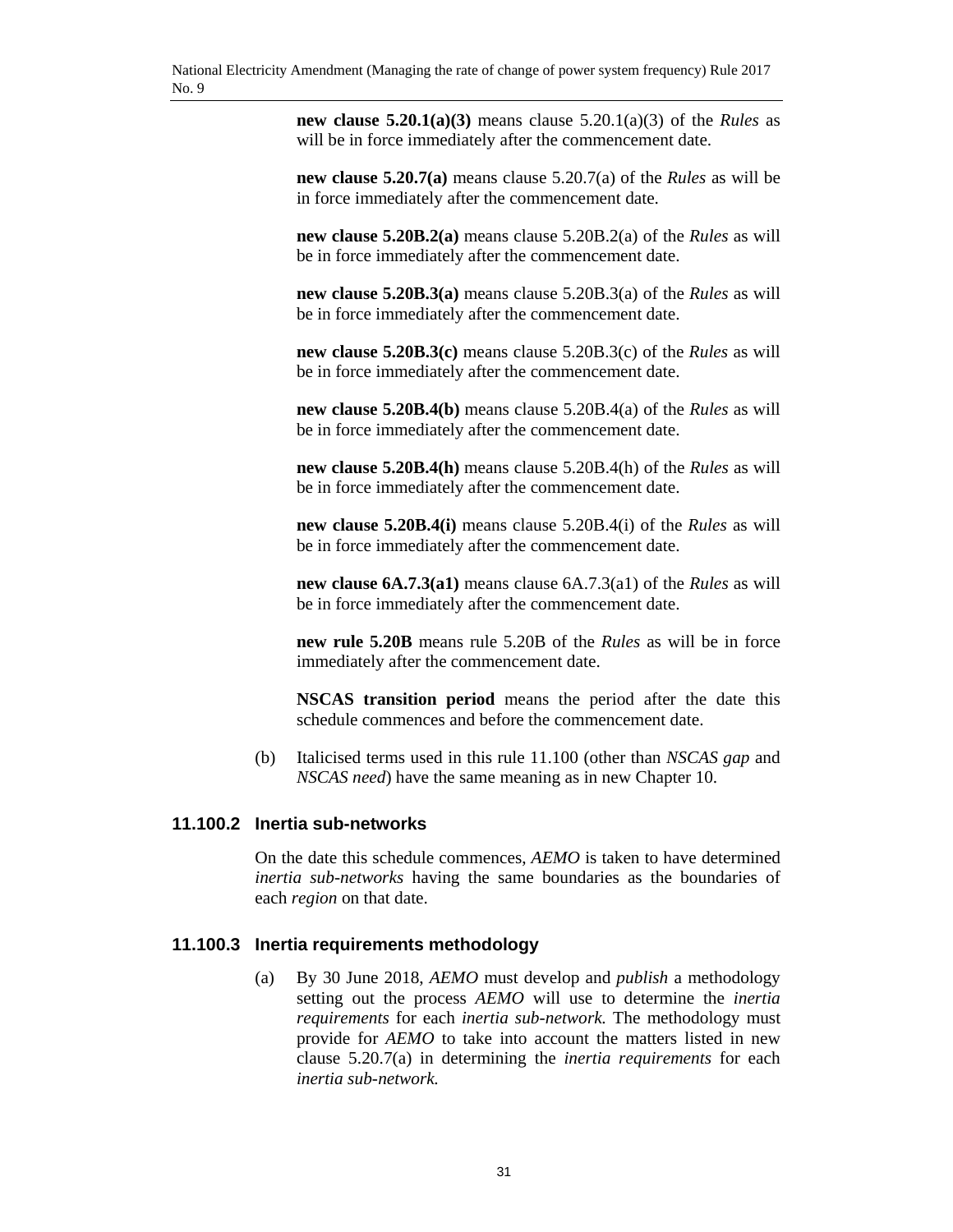(b) *AEMO* must include an explanation of the differences between the methodology determined under paragraph (a) and the first *inertia requirements methodology* published in accordance with new clause 5.20.1(a)(3).

#### **11.100.4 Inertia requirements**

- (a) *AEMO* must make a determination of the *inertia requirements* for all *inertia sub-networks* under new clause 5.20B.2(a) and make the assessments required under new clause 5.20B.3(a) by 30 June 2018, applying the methodology determined under clause 11.100.3(a) as if it were an *inertia requirements methodology*.
- (b) If *AEMO* assesses that there is or is likely to be an *inertia shortfall* in any *inertia sub-network* in its assessment carried out in accordance with paragraph (a), *AEMO* must as soon as practicable after making that assessment *publish* and give to the *Inertia Service Provider* for the *inertia sub-network* a notice of that assessment that includes *AEMO's* specification of the date by which the *Inertia Service Provider* must ensure the availability of *inertia network services* in accordance with new clause 5.20B.4(b), which must not be earlier than 1 July 2019 unless an earlier date is agreed with the *Inertia Service Provider*.
- (c) An *Inertia Service Provider* given a notice under paragraph (b) must make *inertia network services* available in accordance with new clause 5.20B.4(b) and otherwise comply with new rule 5.20B as if the notice had been given under new clause 5.20B.3(c).
- (d) If an *Inertia Service Provider* is given a notice under paragraph (b) later than 30 April 2017, it is not required to include the information referred to in new clauses 5.20B.4(h) and (i) in its *Transmission Annual Planning Report* due to be published by 30 June 2018, but the information must be included in its next *Transmission Annual Planning Report*.
- (e) Where an *Inertia Service Provider* is given a notice under paragraph (b), clause 5.16.3 regarding the *regulatory investment test for transmission*, clause 6A.7.3(a1) regarding *pass through events* and the related definitions apply in relation to *inertia network services* and *inertia support activities* made available in response to the notice as if they were new clause 5.16.3, new clause 6A.7.3(a1) and the related definitions in new Chapter 10.

#### **11.100.5 NSCAS not to be used to meet an inertia shortfall after 1 July 2019**

(a) Paragraphs (b) and (c) do not apply in respect of a system inertiarelated NSCAS gap declared on or before 19 September 2017.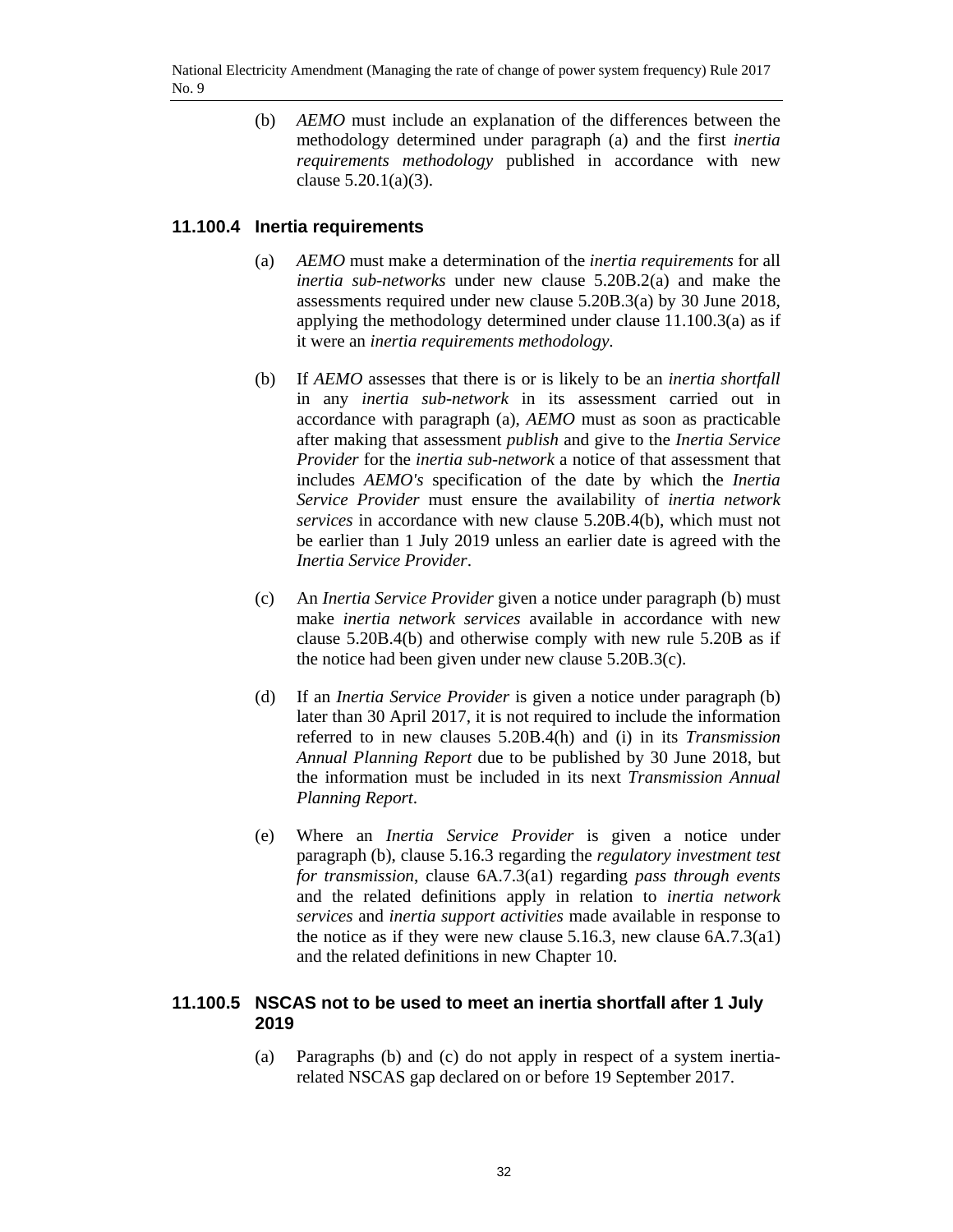- (b) In the NSCAS transition period, *AEMO* must not, in respect of any period after 1 July 2019, acquire *NSCAS* to meet an *NSCAS gap* in relation to a requirement for a service that is both an *NSCAS need* and is also capable of being made available as an *inertia network service* to address an *inertia shortfall* through the arrangements in new rule 5.20B.
- (c) In the NSCAS transition period, a *Transmission Network Service Provider* must not, in respect of any period after 1 July 2019, put in place arrangements referred to in rule 3.11.3(b) to meet an *NSCAS gap* referred to in paragraph (a).

#### **11.100.6 Inertia network services may be used to meet an NSCAS gap declared in the NSCAS transition period**

- (a) If, in the NSCAS transition period, *AEMO* declares an inertiarelated NSCAS gap in respect of a period starting within 12 months of the declaration being made, a *Transmission Network Service Provider* given a request under clause 3.11.3 in relation to the inertia-related NSCAS gap may by notice to *AEMO* elect to treat the declaration of that inertia-related NSCAS gap as if it were a notice of an *inertia shortfall* under new clause 5.20B.3(c).
- (b) If, in the NSCAS transition period, *AEMO* declares an inertiarelated NSCAS gap in respect of a period starting 12 months or more after the declaration is made, a *Transmission Network Service Provider* given a request under clause 3.11.3 in relation to the inertia-related NSCAS gap must treat the declaration of that inertiarelated NSCAS gap as if it were a notice of an *inertia shortfall* under new clause 5.20B.3(c).
- (c) Where in accordance with paragraph (a) or (b) a *Transmission Network Service Provider* elects or is required to treat a declaration of an inertia-related NSCAS gap as if it were notice of an *inertia shortfall* under new clause 5.20B.3(c):
	- (1) subject to paragraph (d), the *Transmission Network Service Provider* must make *inertia network services* available in accordance with new clause 5.20B.4(b);
	- (2) *AEMO* and the *Transmission Network Service Provider* must otherwise comply with new rule 5.20B as if the notice had been given under new clause 5.20B.3(c); and
	- (3) clause 5.16.3 regarding the *regulatory investment test for transmission*, clause 6A.7.3(a1) regarding *pass through events* and the related definitions apply in relation to *inertia network services* made available in response to the notice as if they were new clause 5.16.3, new clause 6A.7.3(a1) and the related definitions in new Chapter 10.